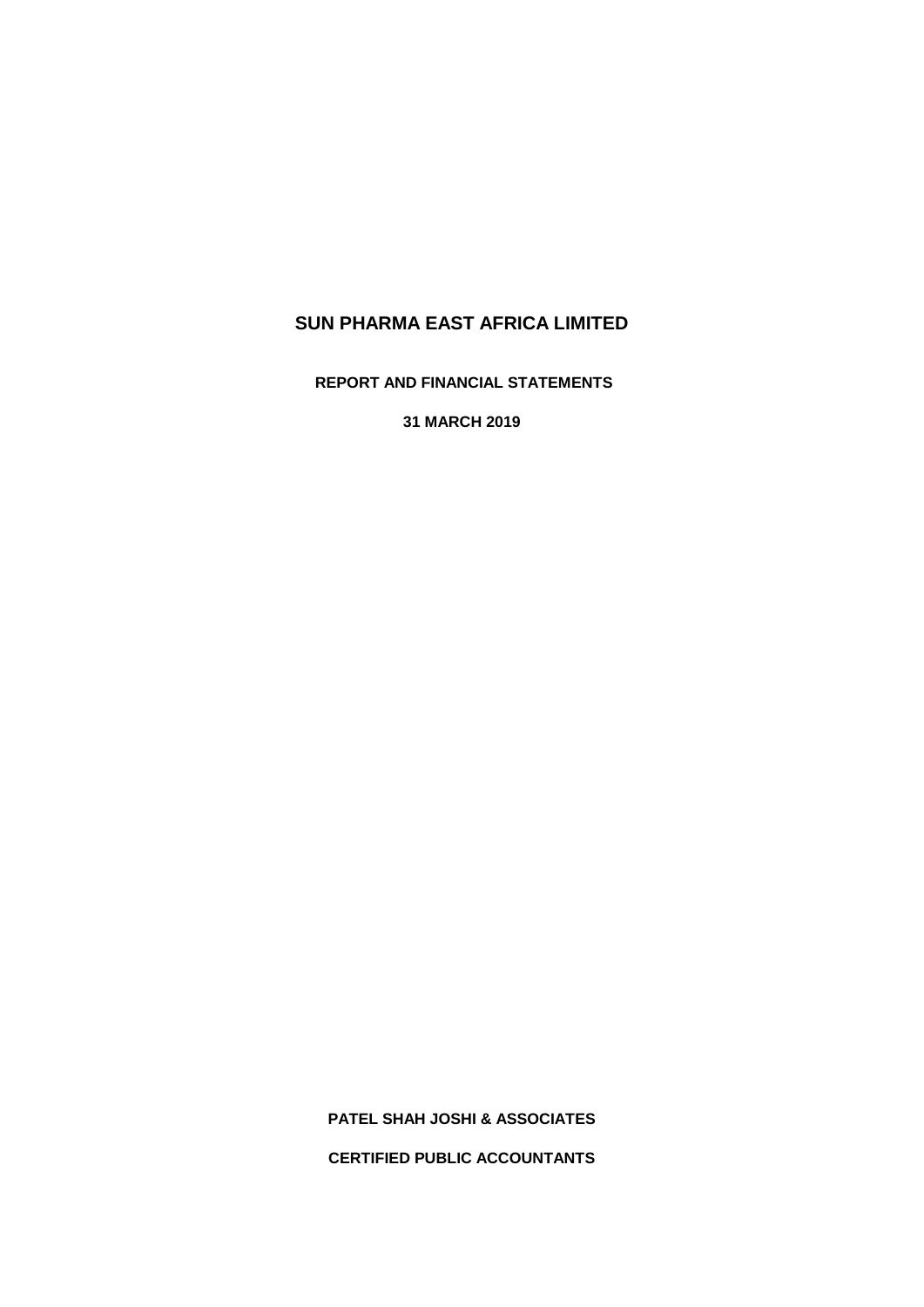### **REPORT AND FINANCIAL STATEMENTS - 31 MARCH 2019**

| <b>CONTENTS</b>                                            | <b>PAGES</b> |
|------------------------------------------------------------|--------------|
| Directors and other particulars                            | 1            |
| Report of the directors                                    | 2            |
| Statement of directors' responsibilities                   | 3            |
| Report of the independent auditors                         | 4 & 5        |
| Statement of profit or loss and other comprehensive income | 6            |
| Statement of financial position                            | 7            |
| Statement of changes in equity                             | 8            |
| Statement of cash flows                                    | 9            |
| Accounting policies and notes to the financial statements  | $10 - 18$    |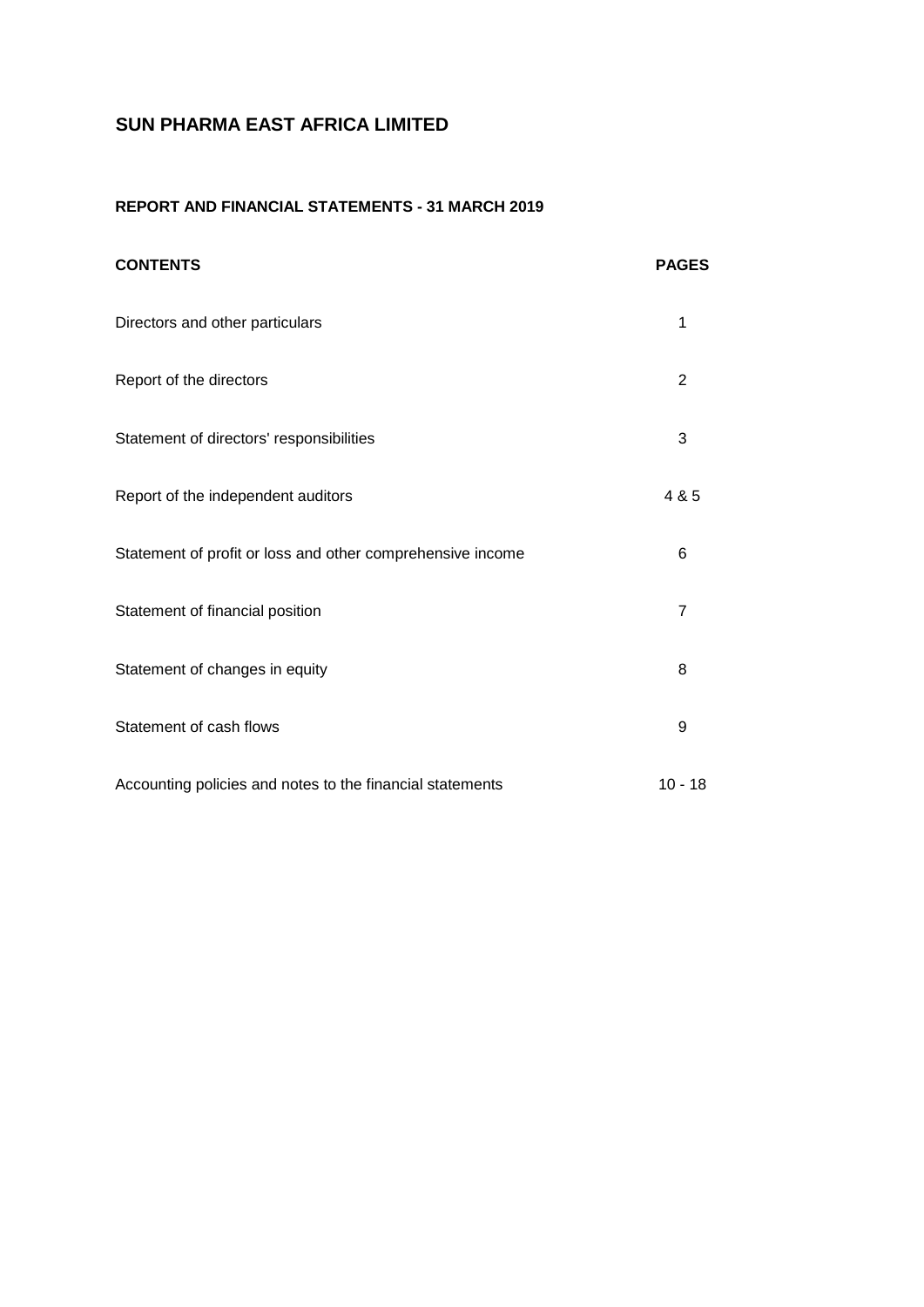## **DIRECTORS AND OTHER PARTICULARS - 31 MARCH 2019**

| <b>DIRECTORS</b>            | Thomas Kurusinkal Antony<br>Rajesh Khushalchand Shah                                                                          |
|-----------------------------|-------------------------------------------------------------------------------------------------------------------------------|
| <b>REGISTERED OFFICE</b>    | Plot No. L R 209/13257/1<br>3rd Floor, Centre Point<br>Parklands Road<br>P O Box 41684 - 00100<br><b>NAIROBI</b>              |
| PRINCIPAL PLACE OF BUSINESS | Plot No. L R 209/20162<br>M02, Mezzanine Floor, Park Place<br>2nd Avenue Parklands<br>P O Box 66180 - 00800<br><b>NAIROBI</b> |
| <b>SECRETARY</b>            | Richard Maina Kamami<br>Certified Public Secretary (Kenya)<br>P O Box 14474 - 00100<br><b>NAIROBI</b>                         |
| <b>INDEPENDENT AUDITORS</b> | Patel Shah Joshi & Associates<br><b>Certified Public Accountants</b><br>P O Box 41684 - 00100<br><b>NAIROBI</b>               |
| <b>BANKER</b>               | Diamond Trust Bank Kenya Limited<br><b>Cross Road Branch</b><br>P O Box 28575 - 00100<br><b>NAIROBI</b>                       |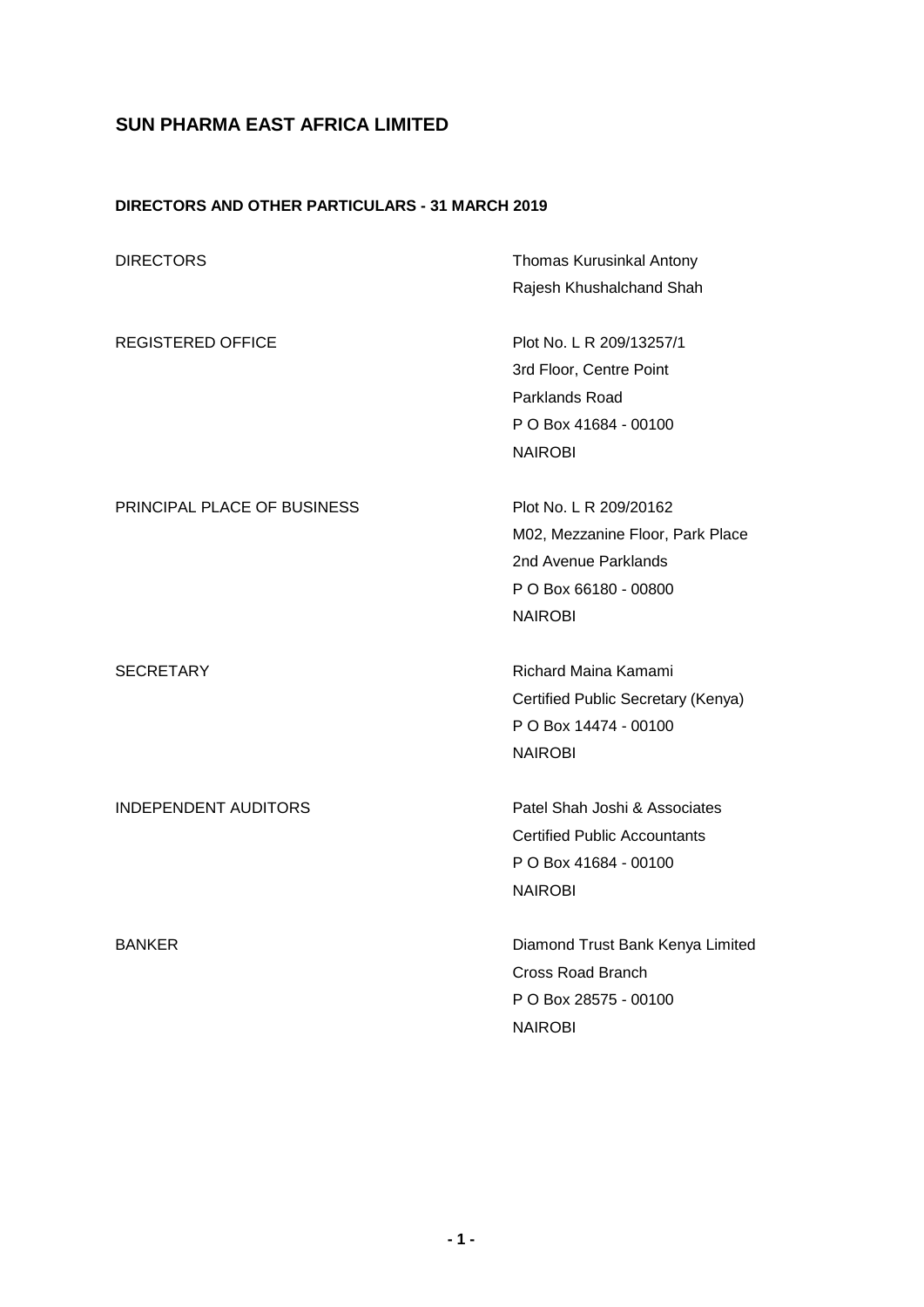### **REPORT OF THE DIRECTORS**

The directors have pleasure in presenting their annual report together with the audited financial statements of the company for the year ended 31 March 2019.

#### **PRINCIPAL ACTIVITY**

The main activity of the company is dealing in human pharmaceuticals - import, marketing and wholesale distribution.

### **RESULTS AND DIVIDENDS**

The profit for the year amounting to K Sh 10,321,821 (2018 loss: K Sh 83,055,759) has been adjusted to the revenue reserves.

The directors do not recommend the payment of any dividend during the year under review.

#### **DIRECTORS**

The directors who held office during the year and to the date of this report are set out on page 1. All the present directors continue in office in the ensuing year.

### **STATEMENT AS TO DISCLOSURES TO THE COMPANY'S AUDITOR**

The directors in office at the date of this report confirm that, to the best of their knowledge and belief,

- a) all the relevant audit information was availed to the Company's auditor; and
- b) they took all the steps required to be taken so as to be aware of any relevant audit information and to establish that the Company's auditor is availed with such information.

#### **INDEPENDENT AUDITORS**

Messrs Patel Shah Joshi & Associates are eligible for re-appointment as independent auditors in accordance with Section 717 (2) of the Companies Act, 2015.

**ON BEHALF OF THE BOARD**

**DIRECTOR**

| Date: |  |  |
|-------|--|--|
|-------|--|--|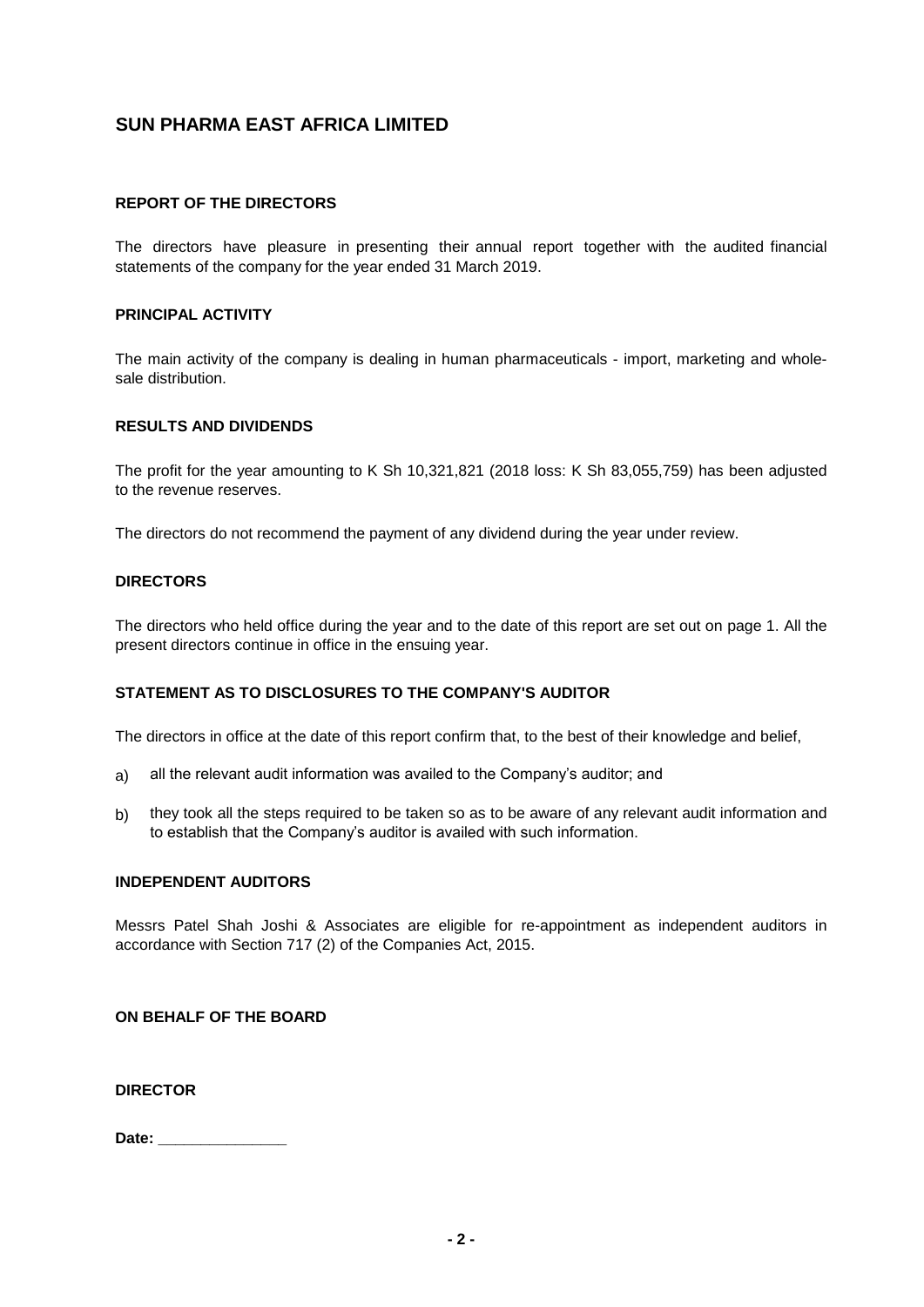### **STATEMENT OF DIRECTORS' RESPONSIBILITIES FOR THE YEAR ENDED 31 MARCH 2019**

The Kenyan Companies Act, 2015 requires the directors to prepare financial statements for each financial year, that give a true and fair view of the financial position of the company as at the end of the financial year and of its profit and loss for the year. It also requires the directors to ensure that the company keeps proper accounting records that:

- a) show and explain the transactions of the company;
- b) disclose, with reasonable accuracy, the financial position of the company; and
- c) enable the directors to ensure that every financial statement required to be prepared complies with the requirements of the Companies Act, 2015.

The directors accept responsibility for the preparation and presentation of these financial statements in accordance with International Financial Reporting Standards and in the manner required by the Kenyan Companies Act, 2015. They also accept responsibility for:

- i) design, implementing and maintaining such internal controls as they determine necessary to enable the presentation of the financial statements that are free from material misstatements, whether due to fraud or error;
- ii) selecting suitable accounting policies and applying them consistently.
- iii) making accounting estimates and judgments that are reasonable in the circumstances.

Having made an assessment of the company's ability to continue as a going concern, the directors are not aware of any material uncertainties related to events or conditions that may cast doubt upon the company's ability to continue as a going concern.

The directors acknowledge that the independent audit of the financial statements does not relieve them of their responsibilities.

Approved by the board of directors on……………………….. 2019 and signed on its behalf by:

 $\frac{1}{2}$  ,  $\frac{1}{2}$  ,  $\frac{1}{2}$  ,  $\frac{1}{2}$  ,  $\frac{1}{2}$  ,  $\frac{1}{2}$  ,  $\frac{1}{2}$  ,  $\frac{1}{2}$  ,  $\frac{1}{2}$  ,  $\frac{1}{2}$  ,  $\frac{1}{2}$  ,  $\frac{1}{2}$  ,  $\frac{1}{2}$  ,  $\frac{1}{2}$  ,  $\frac{1}{2}$  ,  $\frac{1}{2}$  ,  $\frac{1}{2}$  ,  $\frac{1}{2}$  ,  $\frac{1$ 

**Director Director**

**Date: \_\_\_\_\_\_\_\_\_\_\_\_\_\_\_**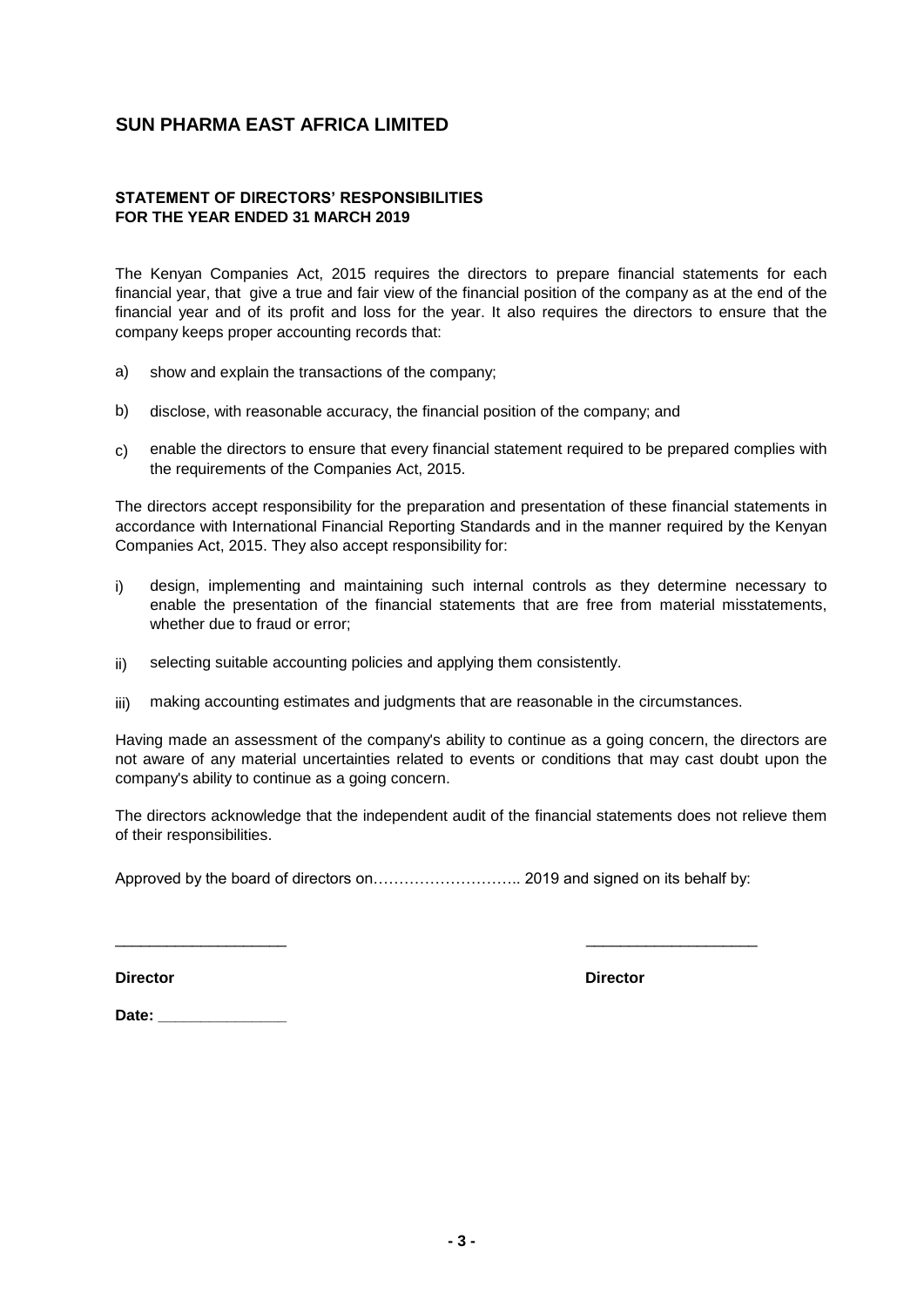## **REPORT OF THE INDEPENDENT AUDITORS TO THE MEMBERS OF SUN PHARMA EAST AFRICA LIMITED**

#### **Opinion**

We have audited the accompanying financial statements of Sun Pharma East Africa Limited set out on pages 6 to 18. These financial statements comprise the statement of financial position as at 31 March 2019, the statement of profit or loss and other comprehensive income, statement of changes in equity and statement of cash flows for the year then ended, and notes, including a summary of significant accounting policies.

In our opinion, the accompanying financial statements give a true and fair view of the financial position of the company as at 31 March 2019 and of its financial performance and cash flows for the year then ended in accordance with International Financial Reporting Standards and the Kenyan Companies Act, 2015.

#### **Basis for opinion**

We conducted our audit in accordance with International Standards on Auditing (ISAs). Our responsibilities under those standards are further described in the Auditor's Responsibilities for the Audit of the Financial Statements section of our report. We are independent of the company in accordance with the International Ethics Standards Board for Accountants' Code of Ethics for Professional Accountants (IESBA Code) together with the ethical requirements that are relevant to our audit of the financial statements in Kenya. We have fulfilled our ethical responsibilities in accordance with these requirements and the IESBA Code. We believe that the audit evidence we have obtained is sufficient and appropriate to provide a basis for our opinion.

#### **Directors' responsibility for the financial statements**

The directors are responsible for the preparation and fair presentation of the financial statements that give a true and fair view in accordance with International Financial Reporting Standards and the requirements of the Kenyan Companies Act, 2015. and for such internal control as the directors determine is necessary to enable the preparation of financial statements that are free from material misstatement, whether due to fraud or error.

In preparing the financial statements, the directors are responsible for assessing the company's ability to continue as a going concern, disclosing, as applicable, matters related to going concern and using the going concern basis of accounting unless the directors either intend to liquidate the company or to cease operations, or have no realistic alternative but to do so.

### **Auditor's responsibility for the financial statements**

Our objectives are to obtain reasonable assurance about whether the financial statements as a whole are free from material misstatement, whether due to fraud or error, and to issue an auditor's report that includes our opinion. Reasonable assurance is a high level of assurance, but is not a guarantee that an audit conducted in accordance with ISAs will always detect a material misstatement when it exists. Misstatements can arise from fraud or error and are considered material if, individually or in the aggregate, they could reasonably be expected to influence the economic decisions of users taken on the basis of these financial statements.

As part of an audit in accordance with ISAs, we exercise professional judgment and maintain professional scepticism throughout the audit. We also:

**●** identify and assess the risks of material misstatement of the financial statements, whether due to fraud or error, design and perform audit procedures responsive to those risks, and obtain audit evidence that is sufficient and appropriate to provide a basis for our opinion. The risk of not detecting a material misstatement resulting from fraud is higher than for one resulting from error, as fraud may involve collusion, forgery, intentional omissions, misrepresentations or the override of internal control.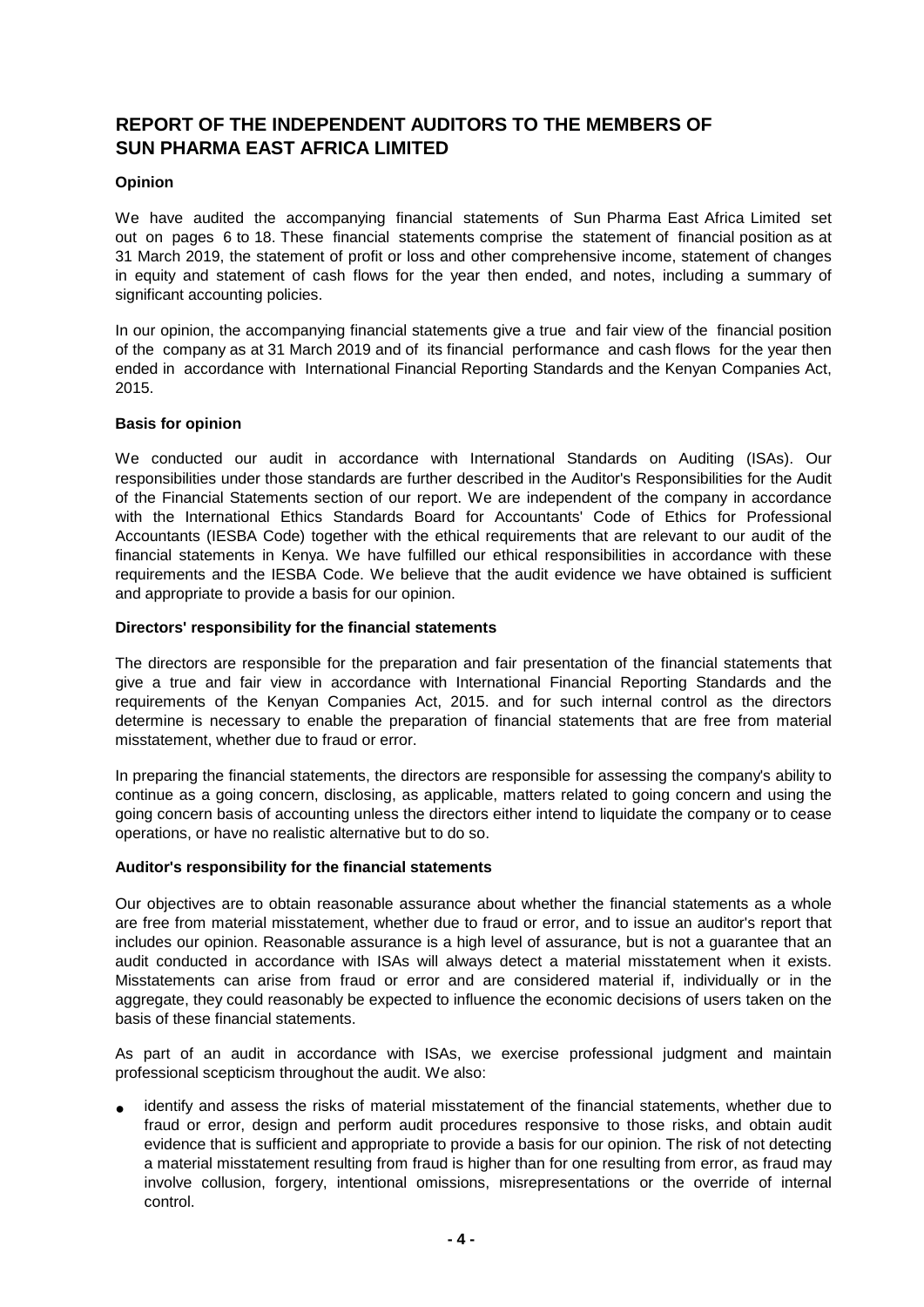## **REPORT OF THE INDEPENDENT AUDITORS TO THE MEMBERS OF SUN PHARMA EAST AFRICA LIMITED**

#### **Auditor's responsibility for the financial statements (continued)**

- **●** obtain an understanding of internal control relevant to the audit in order to design audit procedures that are appropriate in the circumstances, but not for the purpose of expressing an opinion on the effectiveness of the company's internal control.
- **●** evaluate the appropriateness of accounting policies used and the reasonableness of accounting estimates and related disclosures made by management.
- **●** conclude, on the appropriateness of management's use of the going concern basis of accounting, and, based on the audit evidence obtained, whether a material uncertainty exists related to events or conditions that may cast significant doubt on the company's ability to continue as a going concern. If we conclude that a material uncertainty exists, we are required to draw attention in our auditor's report to the related disclosures in the financial statements or, if such disclosures are inadequate, to modify our opinion. Our conclusions are based on the audit evidence obtained up to the date of the auditor's report. However, future events or conditions may cause the company to cease to continue as a going concern.
- **●** evaluate the overall presentation, structure and content of the financial statements, including the disclosures, and whether the financial statements represent the underlying transactions and events in a manner that achieves fair presentation.

We communicate with those charged with governance regarding, among other matters, the planned scope and timing of the audit and significant audit findings, including any significant deficiencies in internal control that we identify during our audit.

#### **Report on other legal requirements**

In our opinion the information given in the report of the directors on page 2 is consistent with the financial statements.

As required by the Kenyan Companies Act, 2015 we report to you, based on our audit, that:

- i) we have obtained all the information and explanations which to the best of our knowledge and belief were necessary for the purposes of our audit;
- ii) in our opinion proper books of account have been kept by the company, so far as appears from our examination of those books; and
- iii) the company's statement of financial position and statement of profit or loss and other comprehensive income are in agreement with the books of account.

The engagement partner responsible for the audit resulting in this independent auditor's report was **CPA K V S K Sastry**, Practising Certificate No. P1228.

**Patel Shah Joshi & Associates Certified Public Accountants** 

**Nairobi …………………..2019**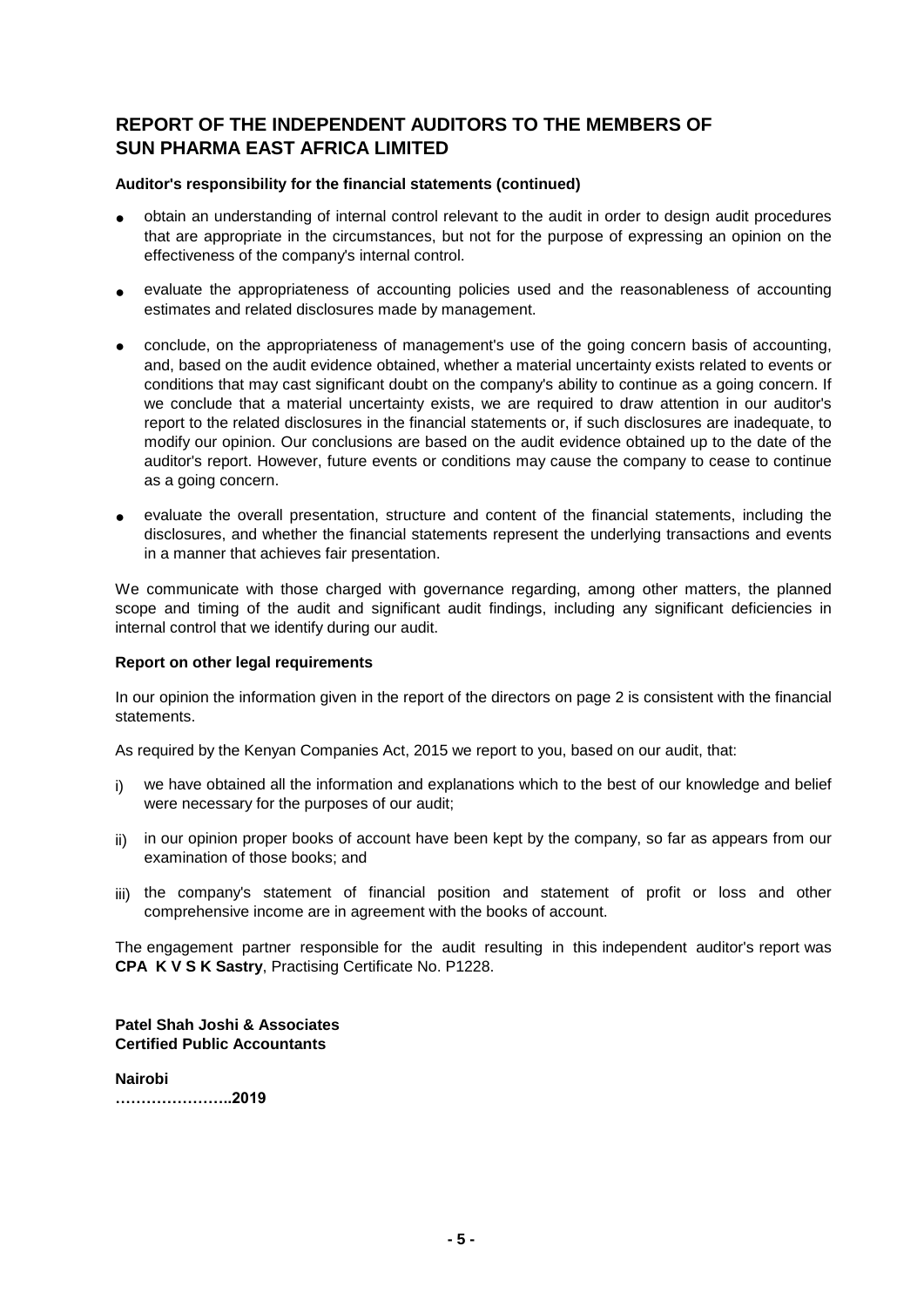### **STATEMENT OF PROFIT OR LOSS AND OTHER COMPREHENSIVE INCOME FOR THE YEAR ENDED 31 MARCH 2019**

|                                                              | <b>Notes</b> | 2019<br>K Sh  | 2018<br>K Sh                      |
|--------------------------------------------------------------|--------------|---------------|-----------------------------------|
| Turnover                                                     |              | 738,525,494   | 564,783,550                       |
| Cost of sales                                                |              | (553,514,491) | (542, 560, 716)                   |
| <b>Gross profit</b>                                          |              | 185,011,003   | -----------<br>22,222,834         |
| Interest income                                              |              | 4,094         |                                   |
| Net foreign exchange fluctuations                            |              |               | $(185,028)$ 11,826,555            |
| Administration costs                                         |              |               | $(69,093,189)$ $(64,187,212)$     |
| Marketing expenses                                           |              |               | $(96, 575, 133)$ $(85, 686, 741)$ |
| Other operating costs                                        |              | (755, 459)    | (1,005,848)                       |
| <b>Operating profit / (loss)</b>                             | 3            |               | 18,406,287 (116,830,412)          |
| Finance cost                                                 | 4            | (1,885,737)   | (995, 765)                        |
| Profit / (loss) before tax                                   |              | 16,520,551    | (117, 826, 177)                   |
| Tax                                                          | 5            | (6, 198, 729) | 34,770,418                        |
| Net profit / (loss) after tax                                |              | 10,321,821    | -------------<br>(83,055,759)     |
| Other comprehensive income                                   |              |               |                                   |
| Total comprehensive income / (loss) for the year transferred |              | 10,321,821    | (83,055,759)                      |
| statement of changes in equity                               |              | =========     | =========                         |

Report of the independent auditors - page 4 & 5 The accounting policies and notes on pages 10 to 18 form an integral part of these financial statements.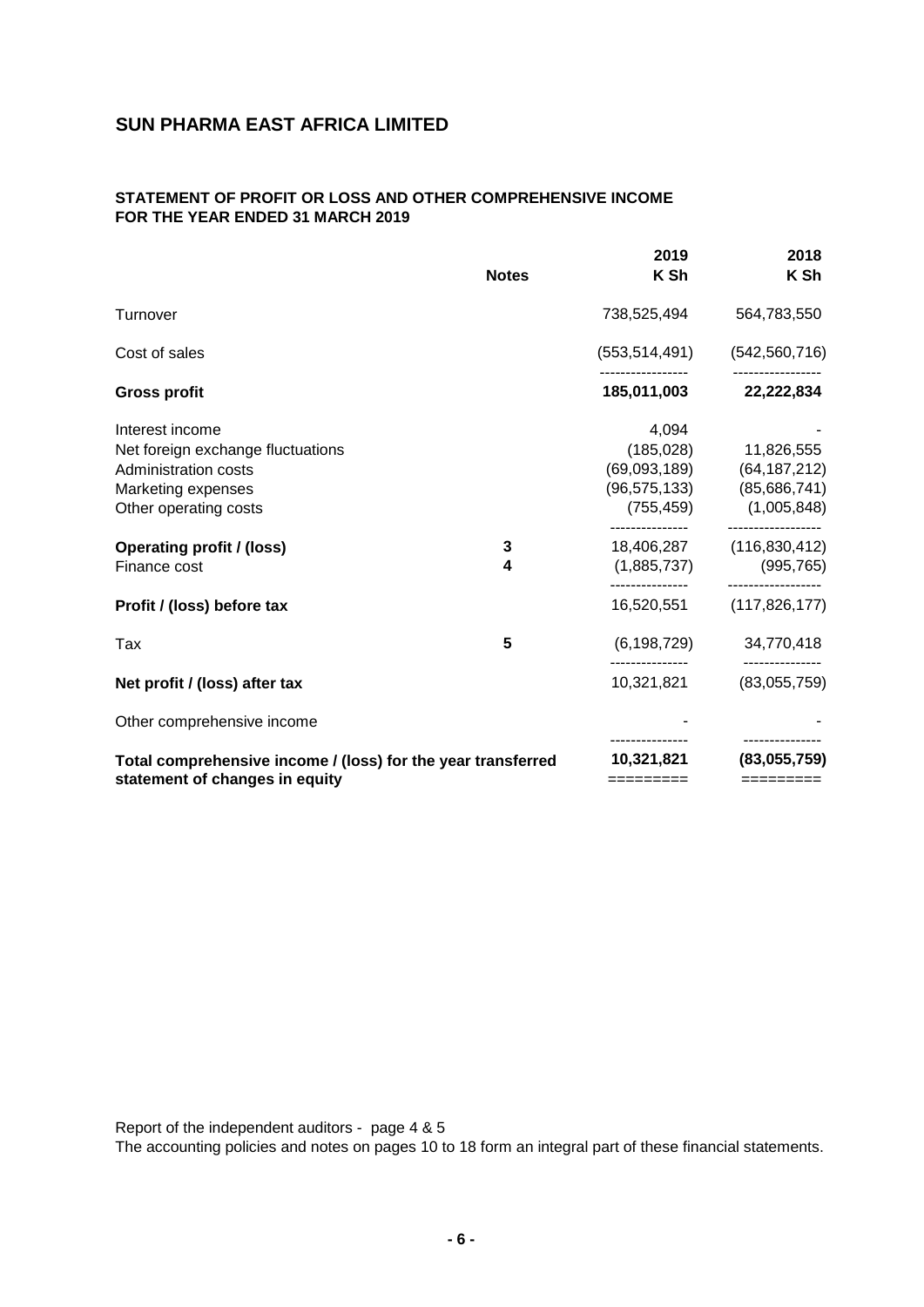### **STATEMENT OF FINANCIAL POSITION AS AT 31 MARCH 2019**

| <b>ASSETS</b>                       | <b>Notes</b>   | 2019<br>K Sh                                        | 2018<br>K Sh                                        |
|-------------------------------------|----------------|-----------------------------------------------------|-----------------------------------------------------|
| <b>Non-current assets</b>           |                |                                                     |                                                     |
| Furniture, equipment & vehicles     | 6              | 2,296,416                                           | 3,051,875                                           |
| Intangible assets                   | $\overline{7}$ | 63,415                                              | 126,832                                             |
| Deferred tax                        | 8              | 61,153,195<br>---------------                       | 67,350,696<br>---------------                       |
|                                     |                | 63,513,026                                          | 70,529,403                                          |
| <b>Current assets</b>               |                | ---------------                                     | ---------------                                     |
| Inventories                         | 9              | 197,293,735                                         | 222,814,431                                         |
| Trade and other receivables         | 10             | 243,998,631                                         | 216,374,946                                         |
| Cash and cash equivalents           | 11             | 17,004,710                                          | 47,774,643                                          |
| Tax recoverable                     |                | 3,505                                               | 4,118                                               |
|                                     |                | ----------------<br>458,300,581<br>---------------- | ----------------<br>486,968,138<br>---------------- |
| <b>Total assets</b>                 |                | 521,813,607                                         | 557,497,541                                         |
| <b>EQUITY AND LIABILITIES</b>       |                | ==========                                          | $=$ ==========                                      |
| <b>Capital and reserves</b>         |                |                                                     |                                                     |
| Share capital                       | 12             | 100,000                                             | 100,000                                             |
| Revenue deficit                     |                | (153, 843, 427)<br>----------------                 | (164, 165, 249)<br>---------------                  |
|                                     |                | (153, 743, 427)                                     | (164, 065, 249)                                     |
| <b>Non-current liabilities</b>      |                | ----------------                                    | ---------------                                     |
| <b>Borrowings</b>                   | 13             | 50,183,668<br>---------------                       | 48,340,932<br>---------------                       |
| <b>Current liabilities</b>          |                |                                                     |                                                     |
| Trade and other payables            | 14             | 625,373,366<br>----------------                     | 673,221,858<br>----------------                     |
|                                     |                | 625,373,366                                         | 673,221,858                                         |
|                                     |                | ----------------                                    | ----------------                                    |
| <b>Total equity and liabilities</b> |                | 521,813,607<br>==========                           | 557,497,541<br>$=$ ==========                       |
|                                     |                |                                                     |                                                     |

Report of the independent auditors - page 4 & 5

The accounting policies and notes on pages 10 to 18 form an integral part of these financial statements.

**The financial statements were approved by the Board of Directors on ……..………...2019 and signed on its behalf by:-**

**\_\_\_\_\_\_\_\_\_\_\_\_\_\_\_\_\_\_ \_\_\_\_\_\_\_\_\_\_\_\_\_\_\_\_\_\_**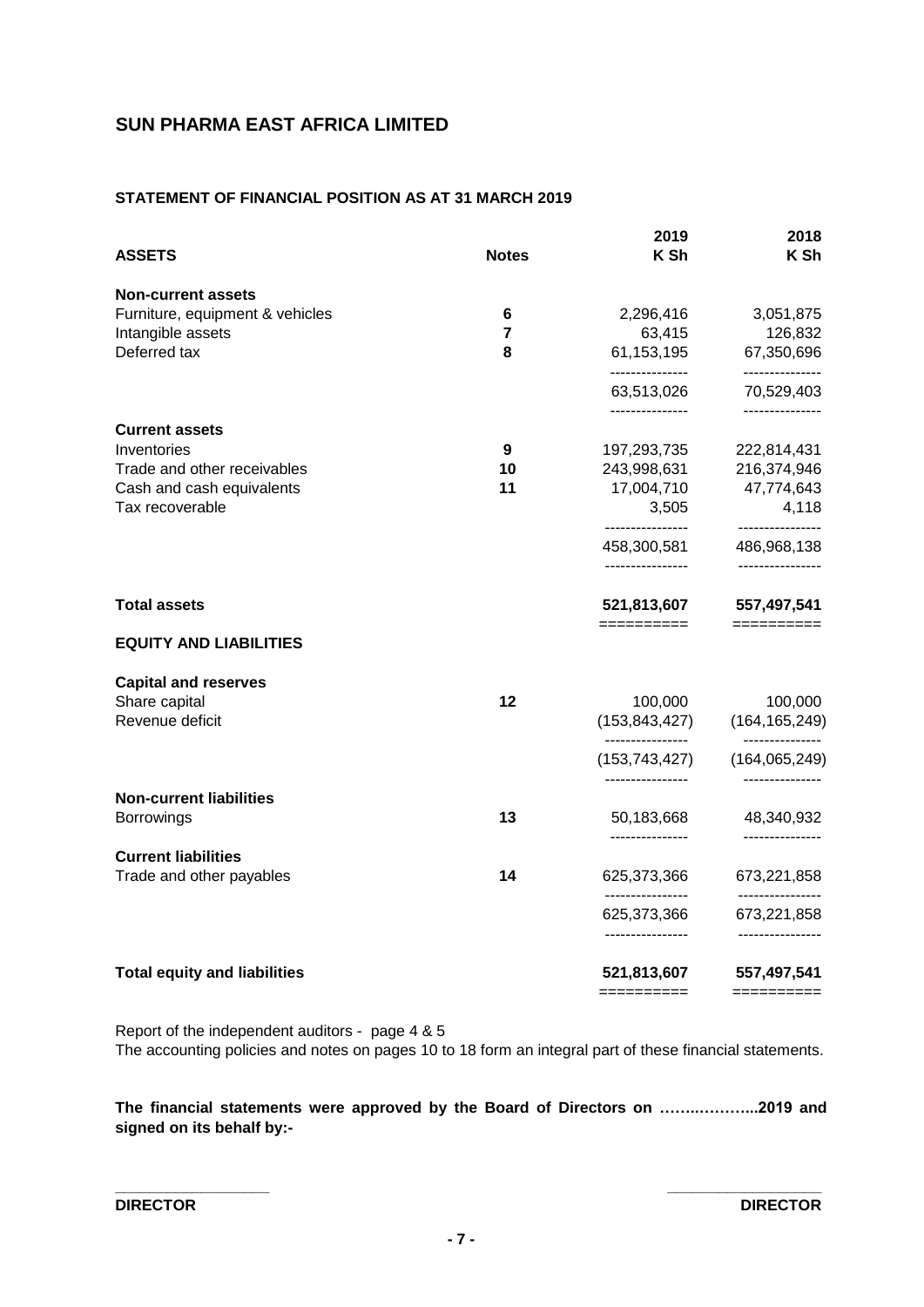### **STATEMENT OF CHANGES IN EQUITY FOR THE YEAR ENDED 31 MARCH 2019**

|                                         | <b>Share</b><br>capital<br>K Sh | Revenue<br>reserve<br>K Sh | <b>Total</b><br>K Sh |
|-----------------------------------------|---------------------------------|----------------------------|----------------------|
|                                         |                                 |                            |                      |
| Balance as at 1 April 2018              | 100,000                         | (81, 109, 490)             | (81,009,490)         |
| Total comprehensive loss for the year   |                                 | (83,055,759)               | (83,055,759)         |
|                                         |                                 |                            |                      |
| Balance as at 31 March 2018             | 100,000                         | (164, 165, 249)            | (164, 065, 249)      |
| Total comprehensive income for the year |                                 | 10,321,821                 | 10,321,821           |
|                                         |                                 |                            |                      |
| Balance as at 31 March 2019             | 100,000                         | (153, 843, 427)            | (153, 743, 427)      |

Report of the independent auditors - page 4 & 5 The accounting policies and notes on pages 10 to 18 form an integral part of these financial statements.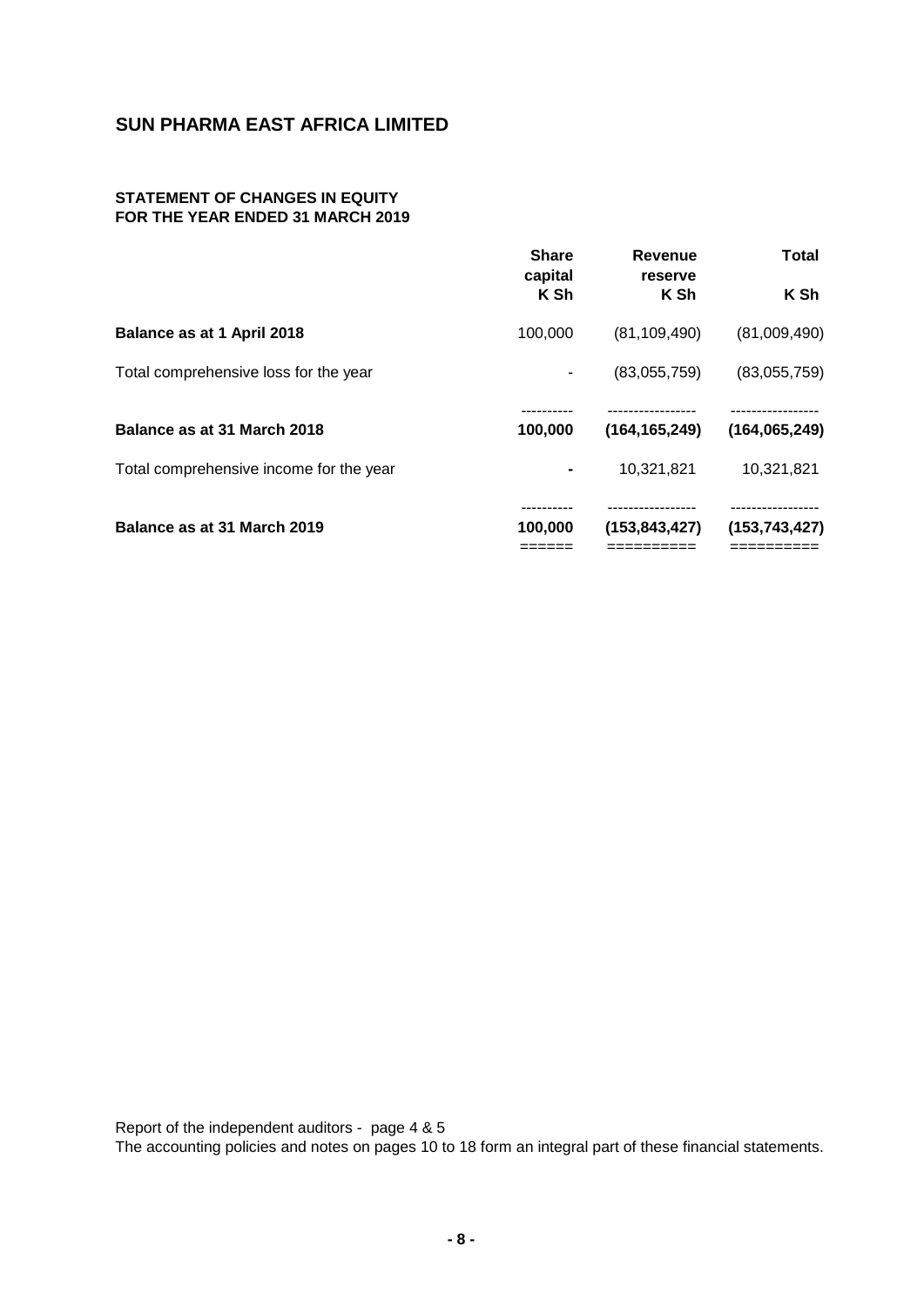### **STATEMENT OF CASH FLOWS FOR THE YEAR ENDED 31 MARCH 2019**

|                                                                                                       | <b>Notes</b> | 2019<br>K Sh                           | 2018<br>K Sh                             |
|-------------------------------------------------------------------------------------------------------|--------------|----------------------------------------|------------------------------------------|
| <b>Operating activities</b>                                                                           |              |                                        |                                          |
| Cash (used in) / generated from operations<br>Tax paid                                                | 15           | (30, 834, 655)<br>(615)                | 38,213,780<br>(10, 941)                  |
| Net cash (used in) / generated from operating activities                                              |              | (30, 835, 270)                         | 38,202,839                               |
| (Decrease) / increase in cash and cash equivalents                                                    |              | (30, 835, 270)                         | 38,202,839                               |
| Movement in cash and cash equivalents                                                                 |              |                                        |                                          |
| At start of the year<br>(Decrease) / increase during the year<br>Effect of exchange rate fluctuations |              | 47,774,643<br>(30, 835, 270)<br>65,337 | 22,322,859<br>38,202,839<br>(12,751,055) |
| At end of the year                                                                                    | 11           | 17,004,710                             | 47,774,643                               |
|                                                                                                       |              |                                        |                                          |

Report of the independent auditors - page 4 & 5 The accounting policies and notes on pages 10 to 18 form an integral part of these financial statements.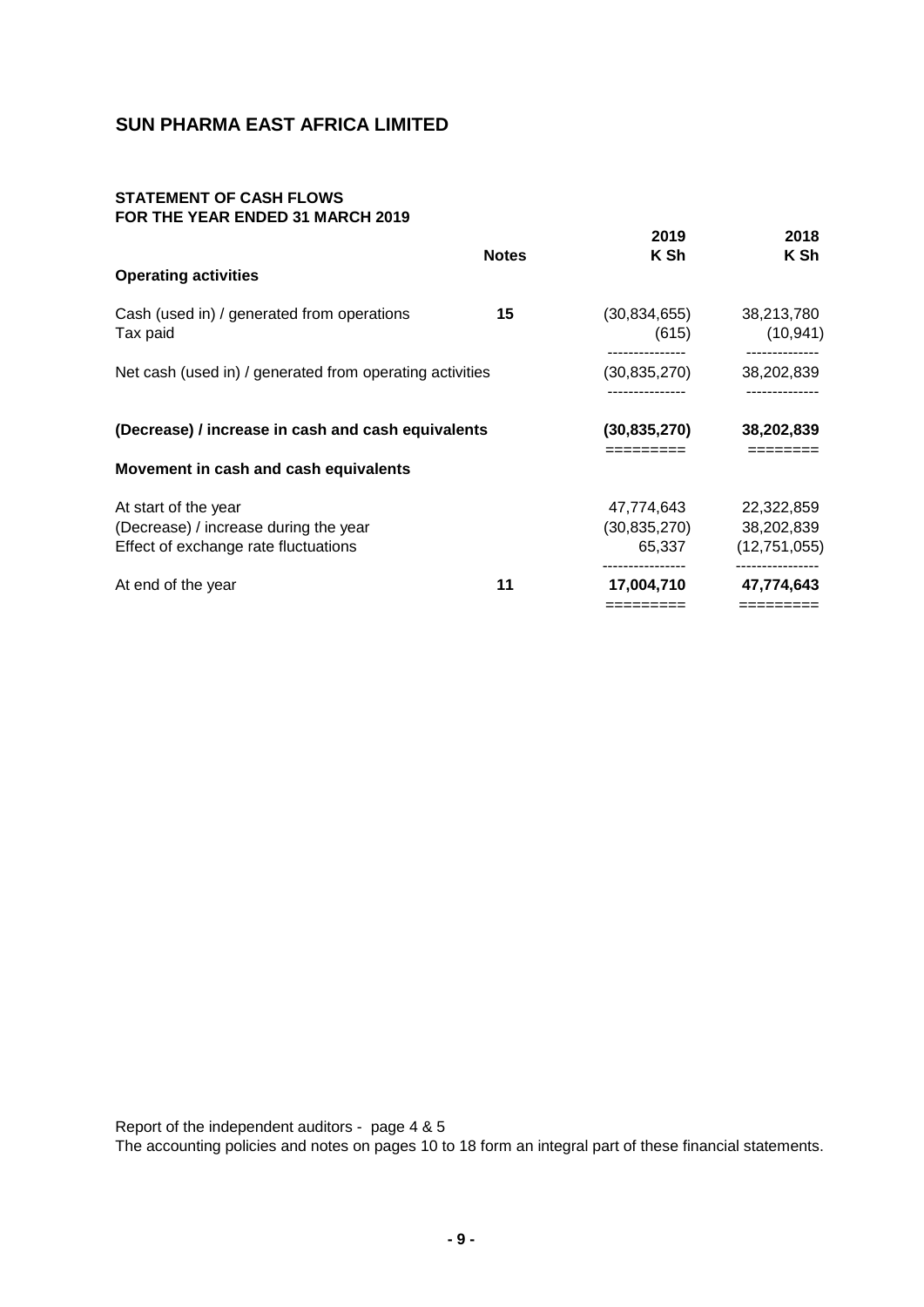### **NOTES TO THE FINANCIAL STATEMENTS FOR THE YEAR ENDED 31 MARCH 2019**

#### **1. SIGNIFICANT ACCOUNTING POLICIES**

The principal accounting policies adopted in the preparation of these financial statements are set out below:-

#### **a) Accounting convention**

The financial statements were prepared in accordance with and comply with International Financial Reporting Standards. They were prepared under the historical cost convention.

#### **b) Depreciation**

Depreciation is charged on fixed assets so as to write off their cost over their expected useful lives using the reducing balance method, at the following annual rates:-

| Motor vehicles        | 25%   |
|-----------------------|-------|
| Office equipment      | 12.5% |
| Furniture & equipment | 12.5% |

#### **c) Intangible assets**

The cost of computer software is capitalised on the basis of the total sums incurred by the company to acquire and bring to use the specific software. These costs are amortised over their estimated useful life of five years.

#### **d) Inventories**

Inventories are consistently valued by the directors at the lower of cost and net realizable value with due allowance for any obsolete and slow moving items. Cost is determined by the weighted average cost method. Net realizable value is the estimate of the selling price in the ordinary course of business, less the costs of completion and selling expenses.

#### **e) Trade and other receivables**

Trade receivables are carried at original invoiced amounts less provision for impairment. A provision for impairment is established when there is objective evidence that the company will not be able to collect the amounts due. Such provisions are recognised in the statement of profit or loss as bad debts in the year in which they are identified.

#### **f) Cash and cash equivalents**

Cash and cash equivalents include cash in hand and balances at bank.

#### **g) Borrowings**

Borrowings are recognized initially at the proceeds received, net of transaction costs incurred. Any difference between the proceeds received (net of transaction costs) and the redemption value is recognized in the statement of profit or loss over the year of the borrowing as an interest expense. Borrowings are classified as current liabilities unless the company has unconditional right to defer settlement of the liability for at least 12 months after the statement of financial position date.

#### **h) Trade and other payables**

Liabilities for trade and other amounts payable are carried at cost which is the fair value of the consideration to be paid in the future for goods and services received, whether or not billed.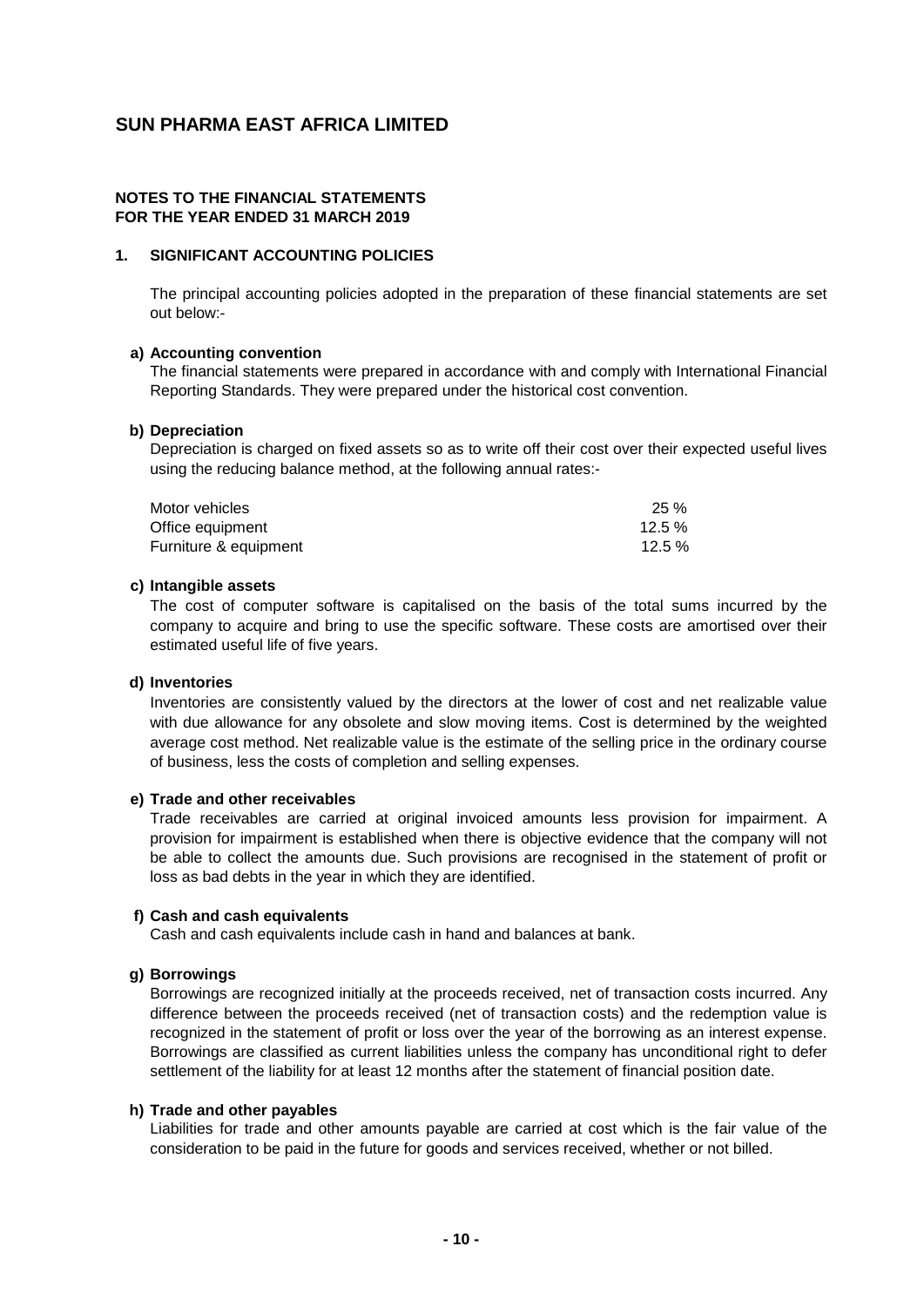### **NOTES TO THE FINANCIAL STATEMENTS FOR THE YEAR ENDED 31 MARCH 2019**

#### **1. SIGNIFICANT ACCOUNTING POLICIES**

#### **i) Foreign exchange flactuations**

Assets and liabilities in foreign currency are translated into Kenya shillings at the rate of exchange ruling at the statement of financial position date. Transactions during the year in foreign currency are translated at the rate of exchange ruling at the transaction date. Any exchange fluctuations are dealt with in the statement of profit or loss.

#### **j) Taxation**

Tax is provided at the rate of thirty per cent based on the results for the year as adjusted in accordance with the current tax legislation.

#### **k) Deferred tax**

Deferred tax is provided using the liability method for all temporary differences arising between the tax bases of assets and liabilities and their carrying values for financial reporting purposes. Currently enacted tax rates are used to determine deferred income tax.

#### **l) Revenue recognition**

Sales represents invoices raised during the year net of discounts and credit notes and excluding Value Added Tax (VAT).

All other income is recognised on receipt basis.

#### **m) Comparative figures**

Comparative figures are adjusted, wherever necessary, to conform to the changes in the presentation for the current year.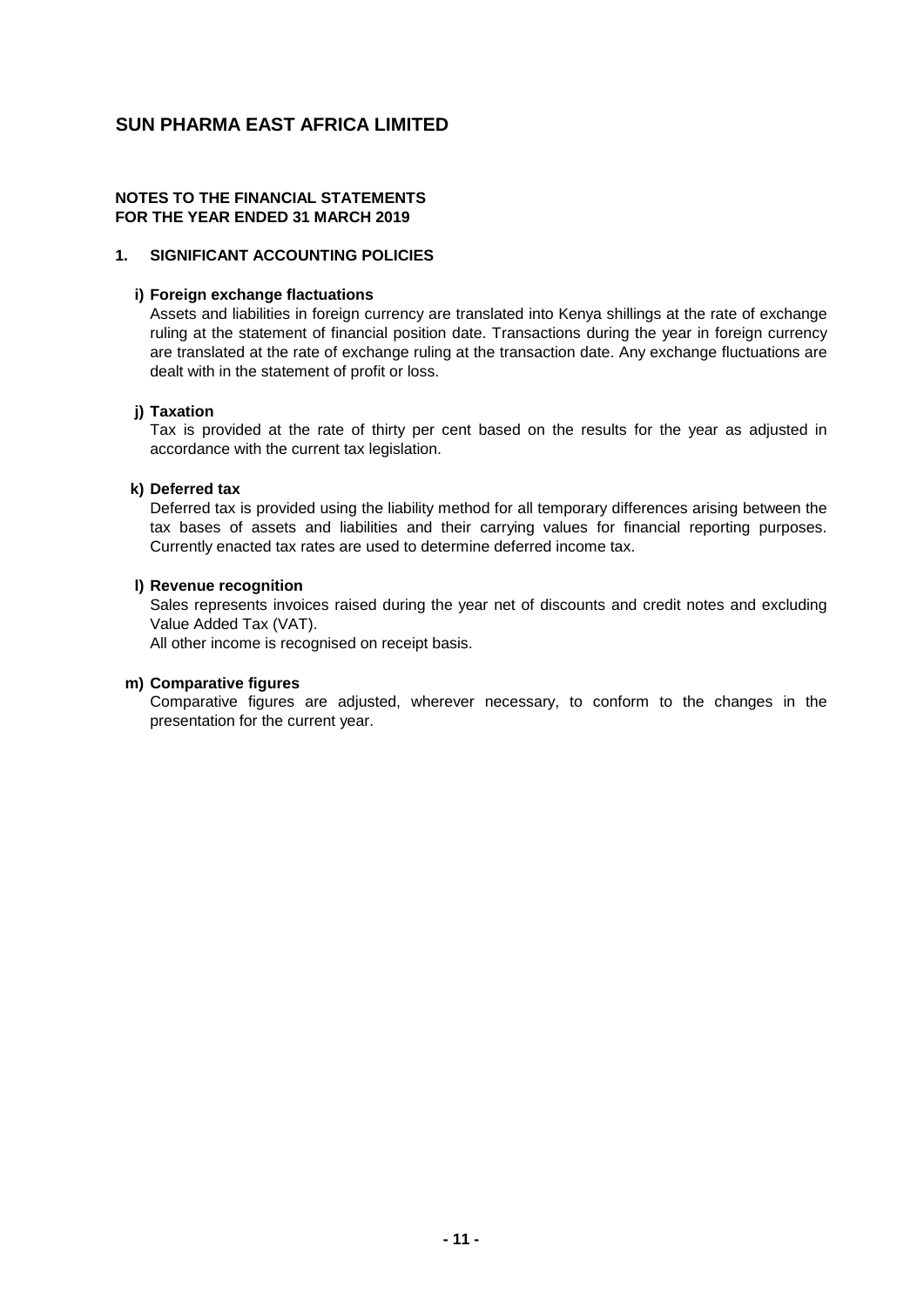### **NOTES TO THE FINANCIAL STATEMENTS FOR THE YEAR ENDED 31 MARCH 2019**

#### **2. MEASURES FOR THE FORTHCOMING YEAR**

#### **a) Marketing Strategy**

During 2019-20, the Company intends to restructure the bonus plan and revise the product pricing policy . In order to increase the market size and boost sales, the company intends to focus more on institutional business in addition to the current distributors. Further, the company will make an addition of four new products during the ensuing year thus further improving the revenues.

#### **b) Operational efficiency**

The Company carried out a goal setting exercise for all divisions. The focus was on market detailing, intensifying the reach to hospitals and doctors and providing useful feedback for management action and follow-up. This gave the company more operational control during the year thus no much change will happen in the year 2019-20.

#### **c) Staffing**

The Company added 5 staffs during 2018-19. It does not intend to add more during 2019-20.

#### **d) Cost reduction**

During 2019-20, the Company will embark on economising major expenses such as rent with a view to achieving optimum return for the outlay on such support-related expenditure.

#### **OUTLOOK 2019-20**

The Company expects improved performance during 2019-20 and the years thereafter. The company will leverage the soft credit terms availed by the parent company to ensure constant availability of the entire range of products and will enhance the marketing efficiencies through constant feed-back initiative introduced during the year 2018-19, and improving control over the marketing team..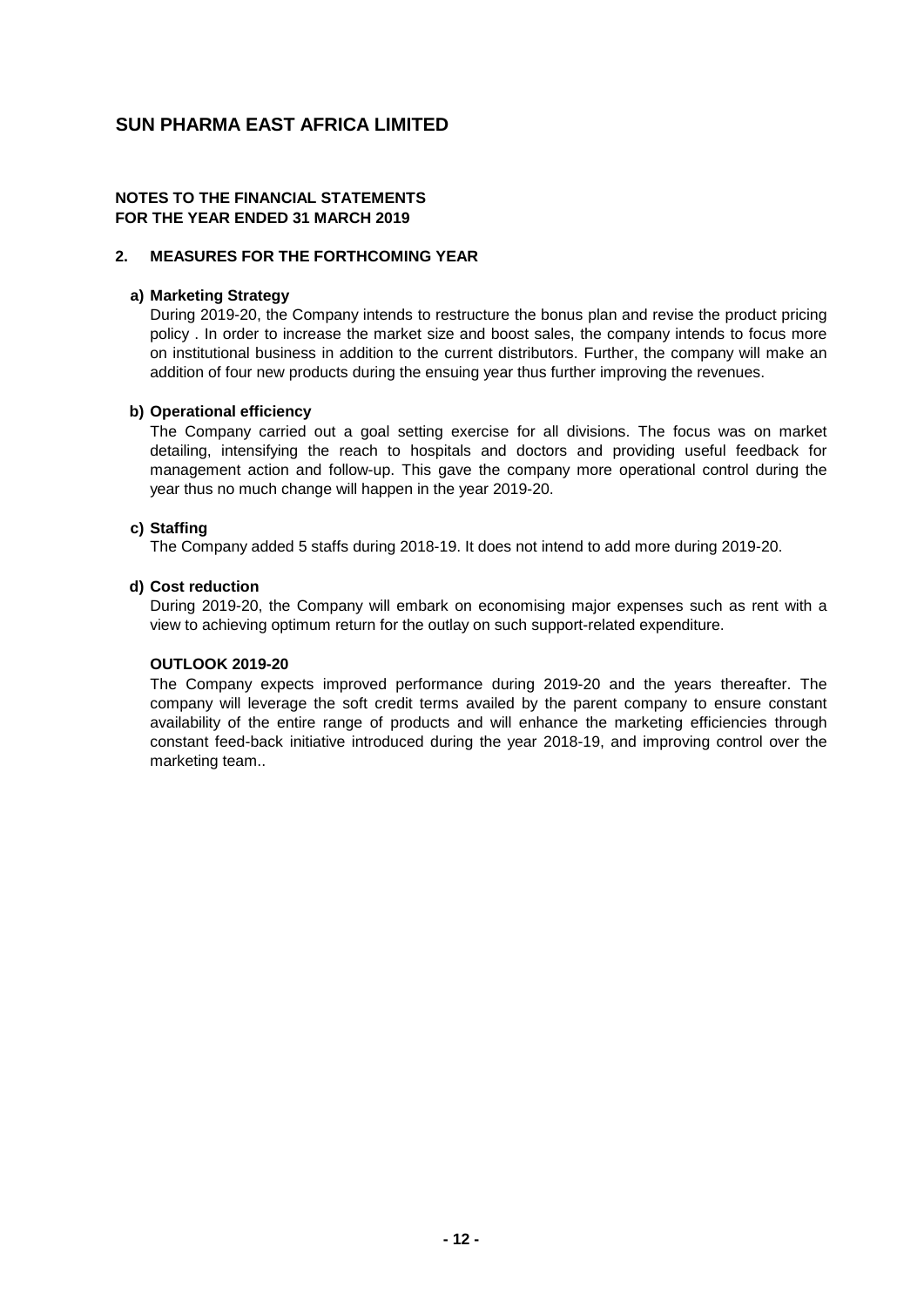#### **NOTES TO THE FINANCIAL STATEMENTS FOR THE YEAR ENDED 31 MARCH 2019**

|    | י טול ווויר ובמול במטרה של הווה ביותר |              |              |
|----|---------------------------------------|--------------|--------------|
| 3. | <b>OPERATING PROFIT / (LOSS)</b>      | 2019<br>K Sh | 2018<br>K Sh |
|    |                                       |              |              |
|    | is stated after charging:             |              |              |
|    | Amortisation of intangible assets     | 63,417       | 63,417       |
|    | Auditors' remuneration                | 250,000      | 250,000      |
|    | Depreciation                          | 755,459      | 1,005,848    |
|    | Directors' remuneration               | 10,358,423   | 9,773,940    |
|    | Staff cost - Note 17                  | 76,774,515   | 60,155,964   |
|    |                                       |              |              |
| 4. | <b>FINANCE COST</b>                   |              |              |
|    | Interest on loan                      | 1,962,428    | 1,920,265    |
|    | Foreign exchange fluctuations         | (76, 691)    | (924, 500)   |
|    |                                       |              | ------------ |
|    |                                       | 1,885,737    | 995,765      |
|    |                                       |              |              |
| ĸ  | TAY                                   |              |              |

### **5. TAX**

| Tax charge / (credit)                   | 6,198,729 | (34,770,418) |
|-----------------------------------------|-----------|--------------|
|                                         |           |              |
| Deferred tax charge / (credit) - Note 8 | 6.197.501 | (34,770,418) |
| Current tax                             | 1.228     |              |
| This comprises:                         |           |              |
|                                         |           |              |

The tax on the company's profit / (loss) before tax differs from the theoretical amount that would arise using the basic tax rate as follows:

| 791<br>6,198,729 | 1.055<br>(34,770,418) |
|------------------|-----------------------|
|                  |                       |
|                  |                       |
|                  |                       |
| 1,241,773        | 576.380               |
|                  |                       |
| 4,956,165        | (35, 347, 853)        |
|                  |                       |
| 16,520,551       | (117, 826, 177)       |
|                  |                       |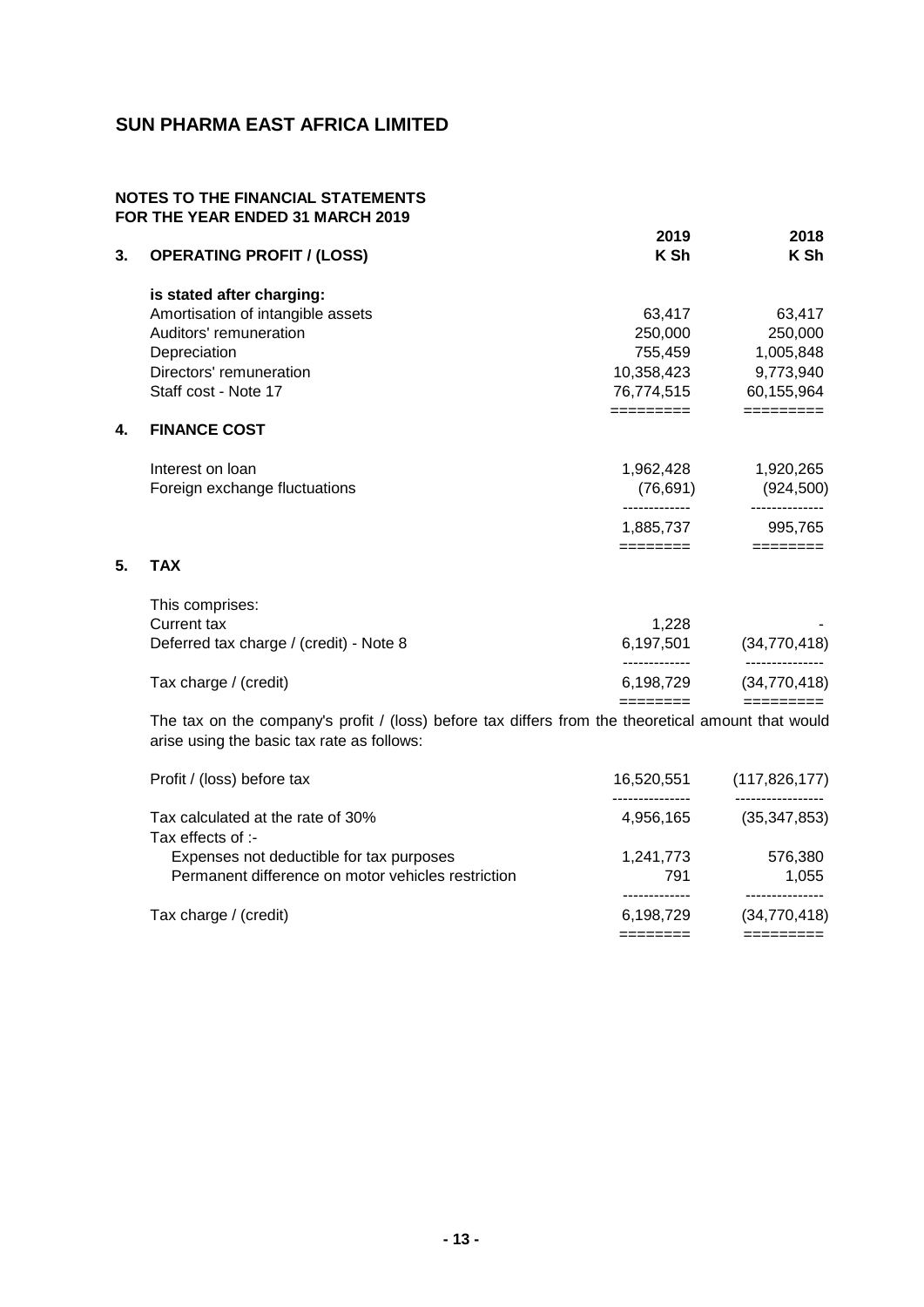### **NOTES TO THE FINANCIAL STATEMENTS FOR THE YEAR ENDED 31 MARCH 2019**

#### **6. FURNITURE, EQUIPMENT AND VEHICLES**

|    |                          | <b>Furniture &amp;</b><br><b>Equipment</b><br>K Sh | <b>Office</b><br><b>Equipment</b><br>K Sh | <b>Motor</b><br><b>Vehicles</b><br>K Sh | <b>Total</b><br>K Sh       |
|----|--------------------------|----------------------------------------------------|-------------------------------------------|-----------------------------------------|----------------------------|
|    | <b>COST</b>              |                                                    |                                           |                                         |                            |
|    | As at 01 April 2018      | 55,125                                             | 26,680                                    | 6,075,000                               | 6,156,805                  |
|    | As at 31 March 2019      | ---------<br>55,125                                | ---------<br>26,680                       | -------------<br>6,075,000              | -------------<br>6,156,805 |
|    |                          | ---------                                          | ---------                                 |                                         |                            |
|    | <b>DEPRECIATION</b>      |                                                    |                                           |                                         |                            |
|    | As at 01 April 2018      | 12,920                                             | 8,806                                     | 3,083,204                               | 3,104,930                  |
|    | Charge for the year      | 5,276                                              | 2,234                                     | 747,949                                 | 755,459                    |
|    | As at 31 March 2019      | --------<br>18,196                                 | --------<br>11,040                        | -------------<br>3,831,153              | -------------<br>3,860,389 |
|    | <b>CARRYING VALUES</b>   | --------                                           | --------                                  | -------------                           | -------------              |
|    | As at 31 March 2019      | 36,929                                             | 15,640                                    | 2,243,848                               | 2,296,416                  |
|    | As at 31 March 2018      | $=$ $=$ $=$ $=$ $=$ $=$<br>42,205                  | ======<br>17,874                          | ========<br>2,991,797                   | ========<br>3,051,875      |
|    |                          | ======                                             | ======                                    | ========                                | ========                   |
| 7. | <b>INTANGIBLE ASSETS</b> |                                                    |                                           | 2019<br>K Sh                            | 2018<br>K Sh               |
|    | At start of year         |                                                    |                                           | 317,083                                 | 317,083                    |
|    |                          |                                                    |                                           | ----------                              | ----------                 |
|    | At end of year           |                                                    |                                           | 317,083                                 | 317,083                    |
|    | <b>Amortisation</b>      |                                                    |                                           |                                         |                            |
|    | At start of year         |                                                    |                                           | 190,251                                 | 126,834                    |
|    | Charge for the year      |                                                    |                                           | 63,417<br>----------                    | 63,417<br>---------        |
|    | At end of year           |                                                    |                                           | 253,668                                 | 190,251                    |
|    |                          |                                                    |                                           |                                         | ---------                  |

### **CARRYING VALUE** As at 31 March 63,415 126,832

Intangible assets refer to the cost of acquisition of tally accounting software & payroll software.

====== ======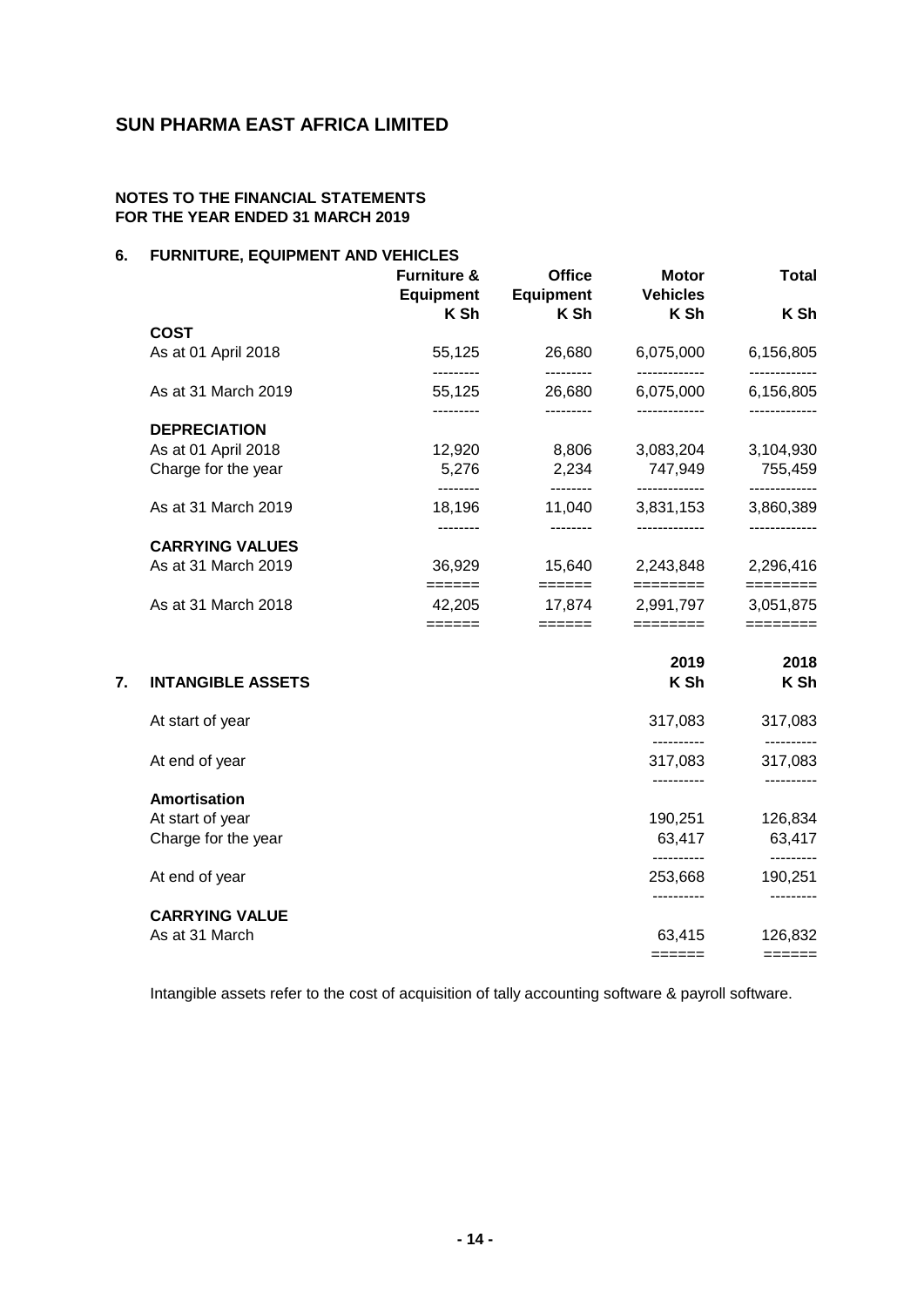### **NOTES TO THE FINANCIAL STATEMENTS FOR THE YEAR ENDED 31 MARCH 2019**

|                 | 2019 | 2018 |
|-----------------|------|------|
| 8. DEFERRED TAX | K Sh | K Sh |

Deferred taxes are calculated, in full, on all temporary differences under the liability method using an enacted tax rate of 30%. The movement of deferred tax account is as follows:

| At start of year                             | (67, 350, 696) | (32,580,278)   |
|----------------------------------------------|----------------|----------------|
| Charge / (credit) to profit or loss - Note 5 | 6.197.501      | (34,770,418)   |
| At end of year                               | (61, 153, 195) | (67, 350, 696) |

Deferred tax asset and deferred tax charge in the statement of profit or loss is attributable to the following items:

|     |                                    | 01-Apr-18                   | Charge to<br>P/L                 | 31-Mar-19                    |
|-----|------------------------------------|-----------------------------|----------------------------------|------------------------------|
|     | Deferred tax asset                 | K Sh                        | K Sh                             | K Sh                         |
|     | Tax losses carried forward         | (71, 173, 512)              | 10,039,775                       | (61, 133, 737)               |
|     | Unrealised exchange differences    | 3,822,816<br>-------------  | (3,842,274)<br>---------------   | (19, 458)                    |
|     | Net deferred tax asset             | (67, 350, 696)<br>========= | 6,197,501<br>$=$ = = = = = = = = | (61, 153, 195)<br>=========  |
| 9.  | <b>INVENTORIES</b>                 |                             |                                  |                              |
|     | Stock-in-trade                     |                             | 193,946,579                      | 194,021,212                  |
|     | Merchandise-in-transit             |                             | 3,347,157<br>                    | 28,793,219<br>-------------- |
|     |                                    |                             | 197,293,735                      | 222,814,431                  |
| 10. | <b>TRADE AND OTHER RECEIVABLES</b> |                             | ==========                       | $=$ = = = = = = = = =        |
|     |                                    |                             |                                  |                              |
|     | Trade receivables                  |                             | 236,027,433                      | 207,836,844                  |
|     | Other receivables                  |                             | 6,736,144                        | 6,996,365                    |
|     | Prepayments                        |                             | 1,235,054                        | 1,541,737<br>--------------  |
|     |                                    |                             | 243,998,631                      | 216,374,946                  |
| 11. | <b>CASH AND CASH EQUIVALENTS</b>   |                             | ==========                       | ==========                   |
|     | Cash in hand                       |                             | 30,667                           | 16,380                       |
|     | Balances at bank                   |                             | 16,974,043                       | 47,758,263<br>------------   |
|     |                                    |                             | 17,004,710                       | 47,774,643                   |
|     |                                    |                             | $=$ ========                     | =========                    |

For the purpose of the statement of cash flows, the year end cash and cash equivalents comprise of the above.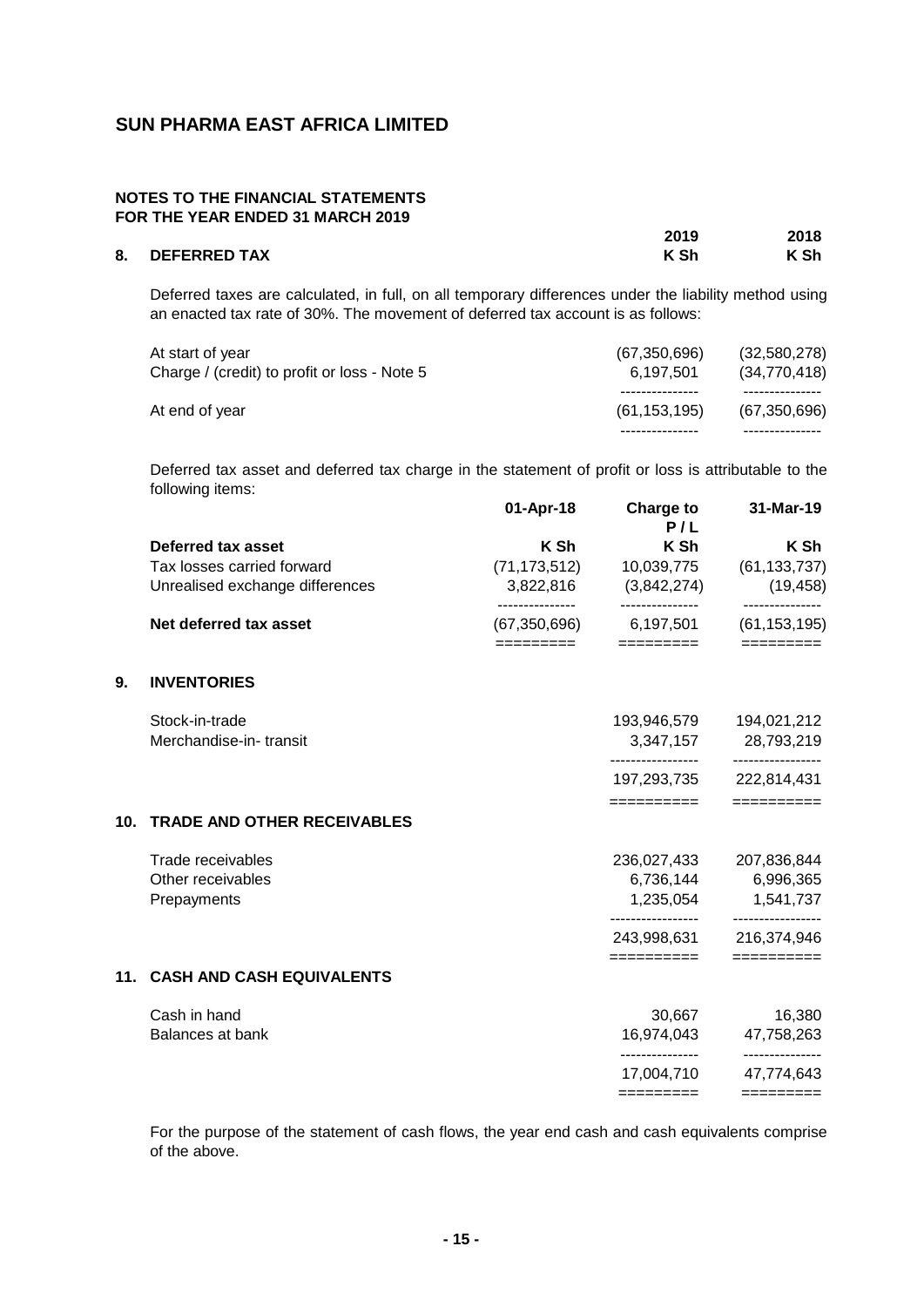#### **NOTES TO THE FINANCIAL STATEMENTS FOR THE YEAR ENDED 31 MARCH 2019**

| <b>12. SHARE CAPITAL</b>               | 2019<br>K Sh | 2018<br>K Sh |
|----------------------------------------|--------------|--------------|
| Authorized, issued & fully paid-up:    |              |              |
| 1,000 Ordinary Shares of K Sh 100 each | 100.000      | 100,000      |
| <b>13. BORROWINGS</b>                  |              |              |
| Non - current                          |              |              |
| Loan from related party - Note 16      | 50,183,668   | 48,340,932   |
|                                        | ----------   | _________    |

The loan from related party (Sun Pharma Global FZE) carries interest at 4% per annum on outstanding principal amount from 1st April 2015. The loan is unsecured and has no fixed repayment schedule.

### **14. TRADE AND OTHER PAYABLES**

|                                        | 625.373.366 | 673.221.858 |
|----------------------------------------|-------------|-------------|
| Balance due to related party - Note 16 | 609.173.043 | 666.858.298 |
| Provisions and accruals                | 13.607.499  | 3.421.491   |
| Trade payables                         | 2.592.823   | 2.942.068   |
|                                        |             |             |

#### **15. CASH (USED IN) / GENERATED FROM OPERATIONS**

Reconciliation of profit / (loss) before tax to cash (used in) / generated from operations:

| Profit / (loss) before tax                 | 16,520,551     | (117, 826, 177) |
|--------------------------------------------|----------------|-----------------|
| <b>Adjustments for:</b>                    |                |                 |
| Amortisation of intangible asset           | 63.417         | 63.417          |
| Depreciation                               | 755,459        | 1,005,848       |
| Effect of exchange rate fluctuations       | (185, 028)     | 11,826,555      |
| Interest expense                           | 1,962,428      | 1.920.265       |
| <b>Changes in working capital:</b>         |                |                 |
| Decrease in inventories                    | 25,520,696     | 157.215.013     |
| (Increase) / decrease in receivables       | (27,623,685)   | 4,767,548       |
| Decrease in payables                       | (47, 848, 492) | (20, 758, 690)  |
|                                            |                | ------------    |
| Cash (used in) / generated from operations | (30,834,655)   | 38,213,780      |
|                                            |                |                 |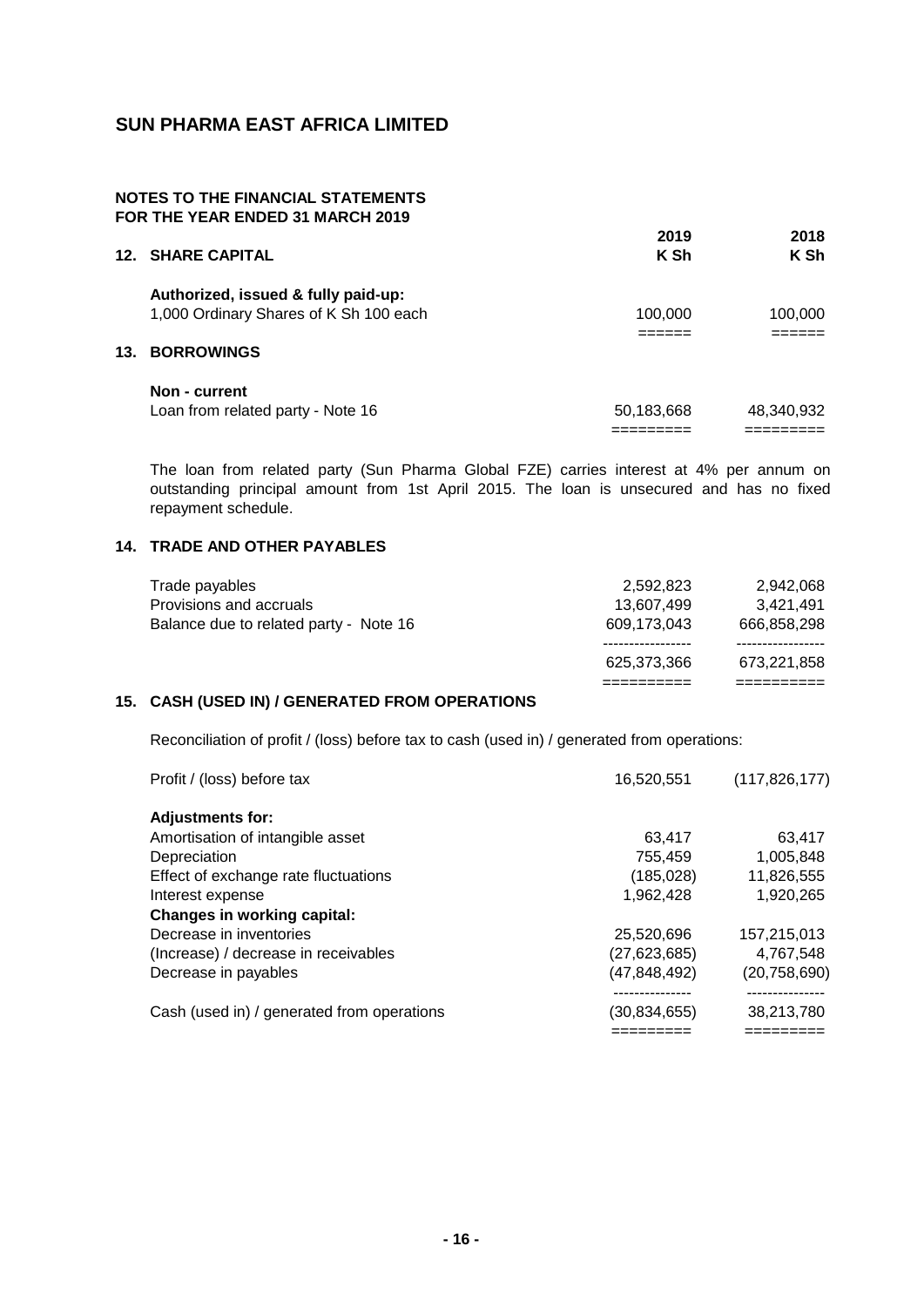### **NOTES TO THE FINANCIAL STATEMENTS FOR THE YEAR ENDED 31 MARCH 2019**

|                                       | 2019 | 2018 |
|---------------------------------------|------|------|
| <b>16. RELATED PARTY TRANSACTIONS</b> | K Sh | K Sh |

The following arm's length transactions were carried out with parties which are related through common shareholding and / or common directorships.

| Purchases of goods                                                                | 436.729.684 | 361,608,673 |
|-----------------------------------------------------------------------------------|-------------|-------------|
| Interest charged on loan                                                          | 1.962.428   | 1.920.265   |
| The following amounts are due to related parties:                                 |             |             |
| Payables to related party - Note 14<br><b>Cup Dhormocouticolo Industries Ltd.</b> | ENO 172 NA2 | AAA OFO OOO |

|                                                                        | =========      | =========   |
|------------------------------------------------------------------------|----------------|-------------|
|                                                                        | 76.774.515     | 60,155,964  |
|                                                                        | -------------- | .           |
| Staff welfare                                                          | 2.870.909      | 1,934,236   |
| Salaries and wages - Marketing                                         | 34.498.316     | 29,250,763  |
| Salaries and wages - Administrative                                    | 39,405,290     | 28,970,965  |
|                                                                        |                |             |
| Directors' remuneration                                                | 10,358,423     | 9,773,940   |
| <b>STAFF COST</b>                                                      |                |             |
|                                                                        |                |             |
| <b>Borrowing from related party - Note 13</b><br>Sun Pharma Global FZE | 50,183,668     | 48.340.932  |
|                                                                        | :=========     | ==========  |
| Sun Pharmaceuticals Industries Ltd                                     | 609,173,043    | 666,858,298 |

The average number of staff in employment during the year was 56 (2018:52).

### **18. INCORPORATION AND DOMICILE**

The Company is incorporated in Kenya under the Companies Act and is domiciled in Kenya.

### **19. CURRENCY**

**17.** 

These financial statements are presented in Kenya Shillings (K Sh).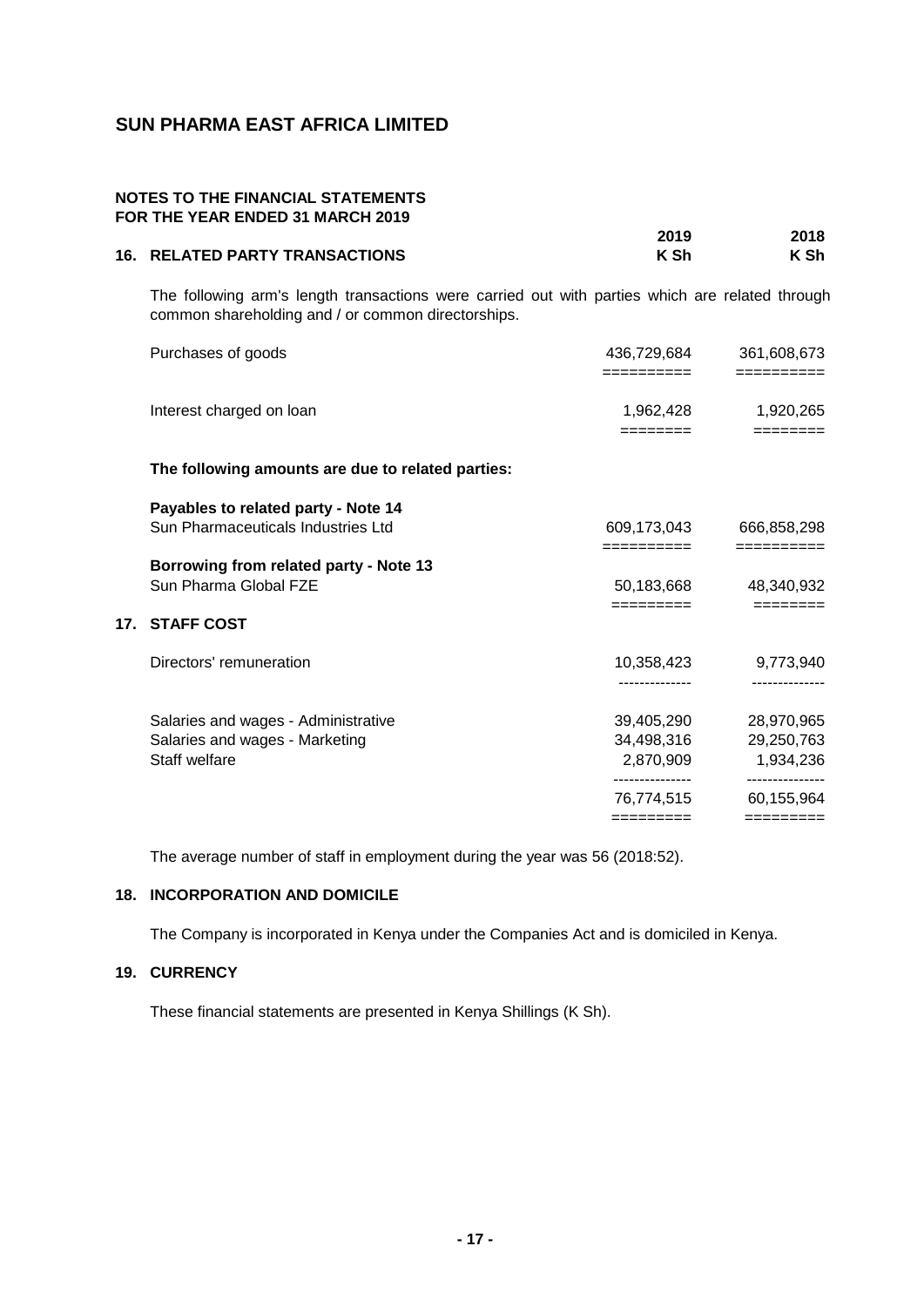### **NOTES TO THE FINANCIAL STATEMENTS FOR THE YEAR ENDED 31 MARCH 2019**

#### **20. FINANCIAL RISK MANAGEMENT POLICIES**

The company's activities expose it to a variety of financial risks including credit and liquidity risks, effects of changes in foreign currency, interest rates as well as changes in market prices of company's products. The company's overall risk management programme focuses on unpredictability of changes in business environment and seeks to minimize the potential adverse effects of such risks on its performance by setting acceptable levels of risk. The company's financial risk management objectives and policies are detailed below:

#### **a) Capital risk**

The company manages its capital to ensure that it will be able to continue as a going concern while maximizing the return through the optimum use of the available resources. The capital structure of the company consists of paid up capital, retained earnings and external borrowings. The company endeavours to maximize the return on each component.

#### **b) Credit risk**

The company's credit risk is primarily attributable to trade receivables and trade payables. The company constantly monitors its credit risks on these aspects in line with its overall risk management policies and responds to specific situations within the parameters set. The company does not hedge any risks and has in place policies to ensure that credit is extended to customers with established credit history.

#### **c) Interest rate risk**

The interest rate risk exposure arises mainly from interest rate movements on the company's borrowings. Further, the company, from time to time, in order to position itself for expected demand for liquid funds, holds deposits with institutions which also is a subject of interest rate risk. The company manages the risk by a constant contact with the financial markets in order to optimize its revenue and expense and responds to any adverse situations in accordance with the general trends in financial markets.

#### **d) Liquidity risk**

The company manages its liquidity risk by intelligent treasury management practices, formulated on the basis of constant assessment of its requirements, present and future and sourcing of funds internal or external including ploughing back of its own financial resources.

#### **e) Market risk**

The company's market risk stems from procurement of its inputs and distribution of its products. The company closely monitors the implementation of its procurement policy, inventory policy as well as credit policy with a view to optimize its market share as well as to respond to external threats. The company regularly reviews its core strengths and seeks to put such strengths to optimum use to maintain its niche in the market - present and future.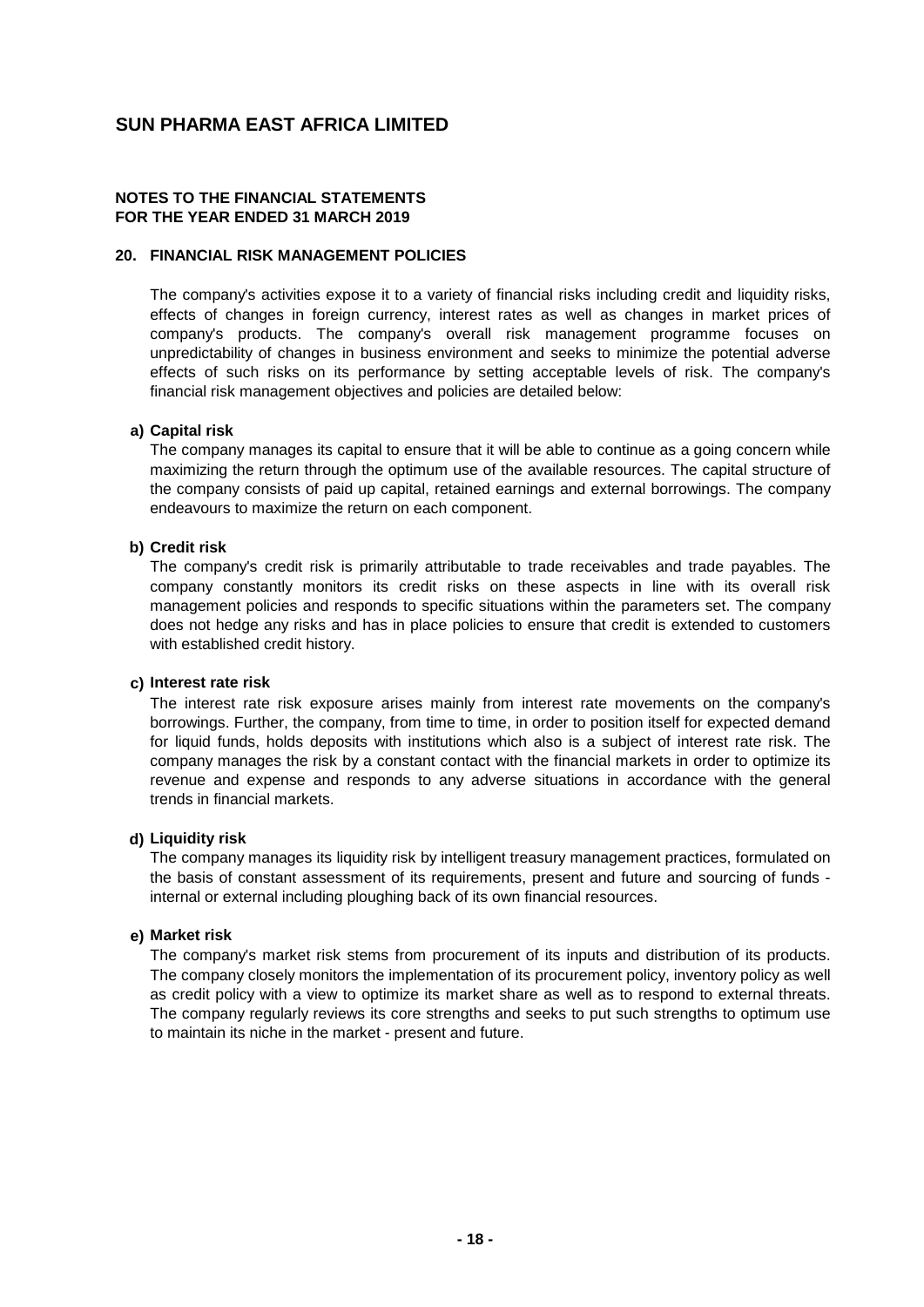## **SUN PHARMA EAST AFRICA LIMITED Annex I**

### **DETAILED STATEMENT OF PROFIT OR LOSS FOR THE YEAR ENDED 31 MARCH 2019**

|                                                  | 2019<br>K Sh                                        | 2018<br>K Sh                                                      |
|--------------------------------------------------|-----------------------------------------------------|-------------------------------------------------------------------|
| Turnover                                         | -----------------                                   | 738,525,494 564,783,550<br>-----------------                      |
| <b>Less: Cost of sales</b>                       |                                                     |                                                                   |
| Opening stock                                    | 222,814,431                                         | 380,029,444                                                       |
| Purchases                                        | 517,839,851                                         | 378,135,508                                                       |
| Product registration fees & regulatory expenses  | 10,153,944                                          | 7,210,195                                                         |
| Closing stock                                    | (197, 293, 735)                                     | (222, 814, 431)                                                   |
| Cost of sales                                    | -----------------<br>-----------------              | -----------------<br>553,514,491 542,560,716<br>----------------- |
| <b>Gross profit</b>                              | 185,011,003                                         | 22,222,834                                                        |
| Foreign exchange fluctuations<br>Interest income | (185, 028)<br>4,094                                 | 11,826,555                                                        |
|                                                  | ----------------                                    | --------------                                                    |
|                                                  | ---------------                                     | 184,830,069 34,049,389<br>--------------                          |
| <b>Less: Expenses</b>                            |                                                     |                                                                   |
| Administration                                   | 69,093,189                                          | 64, 187, 212                                                      |
| Marketing                                        | 96,575,133                                          | 85,686,741                                                        |
| Finance                                          | 1,885,737                                           | 995,765                                                           |
| Depreciation                                     | 755,459                                             | 1,005,848                                                         |
|                                                  | ----------------<br>168,309,518<br>---------------- | --------------<br>151,875,566<br>----------------                 |
| Profit / (loss) before tax                       | 16,520,551                                          | (117, 826, 177)                                                   |
|                                                  | $=$ ========                                        | $=$ ========                                                      |